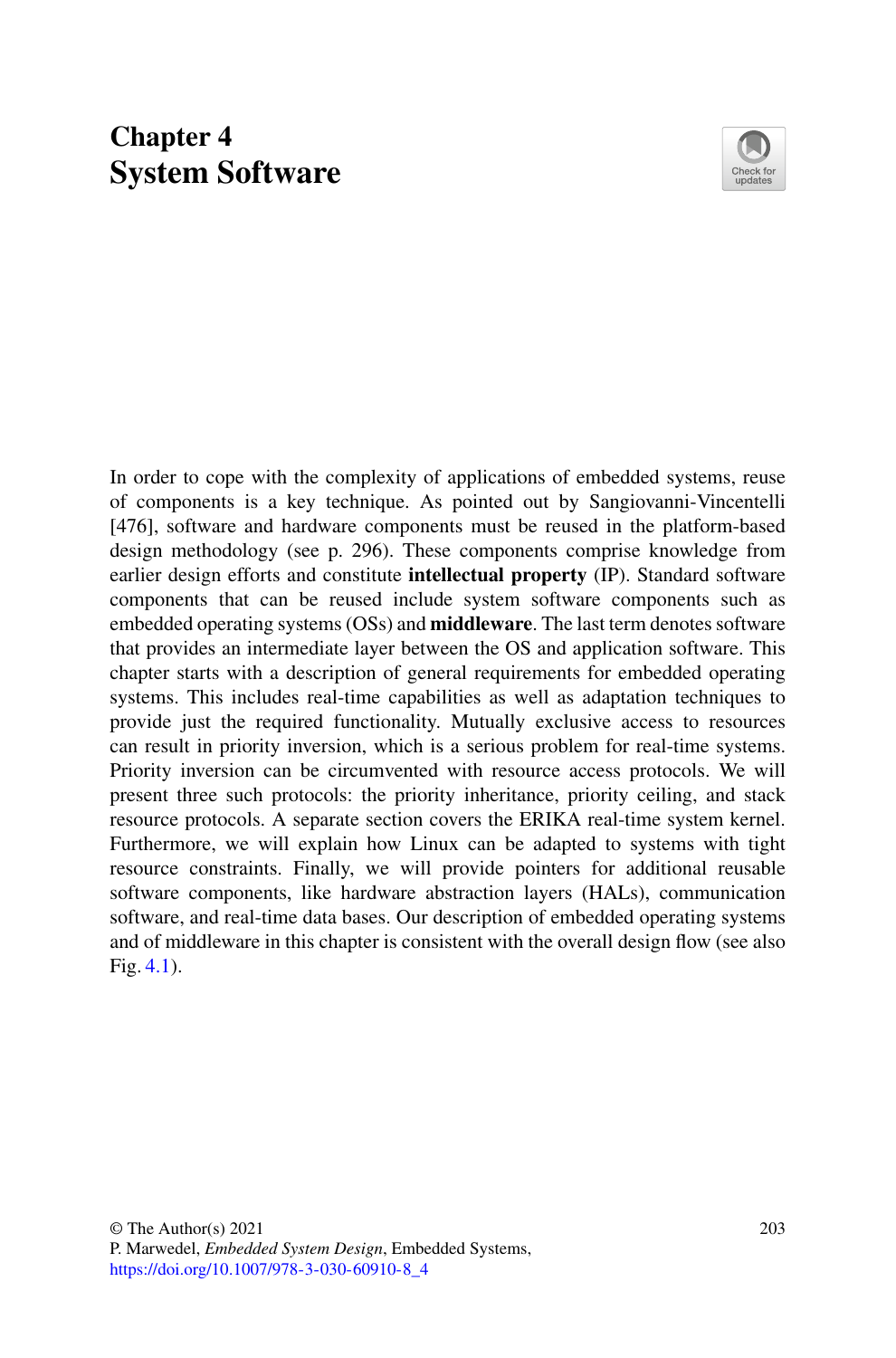

<span id="page-1-0"></span>**Fig. 4.1** Simplified design information flow

## **4.1 Embedded Operating Systems**

### *4.1.1 General Requirements*

Except for very simple systems, I/O, scheduling, and context switching require the support of an operating system suited for embedded applications. Switching from the execution of one code object such that some other code object is executed is called context switching. Context switching multiplexes processors such that each code object seems to have its own processor. For code objects, we distinguish between processes and threads. First of all, we define the term "process":

**Definition 4.1 (Adopted from Tanenbaum [525])** A **process** is an executed program (or a part of a program) including memory content.

Courses on operating systems provide additional information about this term (e.g., in German [472]). In this chapter, we will be using this term in the sense of an entity within the operating system (and not in the sense of processes in SDL, VHDL, process networks, or semiconductor fabrication).

For systems with virtual addressing<sup>1</sup>, we can distinguish between different address spaces. For such systems, we have to distinguish between executions of code objects within separate or within the same address spaces. If they are executed within separate address spaces, we will call them processes. If they are executed within the same address space, we will call them threads (or lightweight processes).

**Definition 4.2** A **thread** is an executed program using the same address space as other programs.

For processes, there is some form of memory protection, since processes cannot corrupt other process memory areas. However, context switches have to change address translation information. Hence, they come with some overhead. For threads, this protection does not exist. In fact, threads sharing an address space will typically communicate via shared memory. Context switching for threads is typically faster

<span id="page-1-1"></span><sup>&</sup>lt;sup>1</sup>See Appendix C.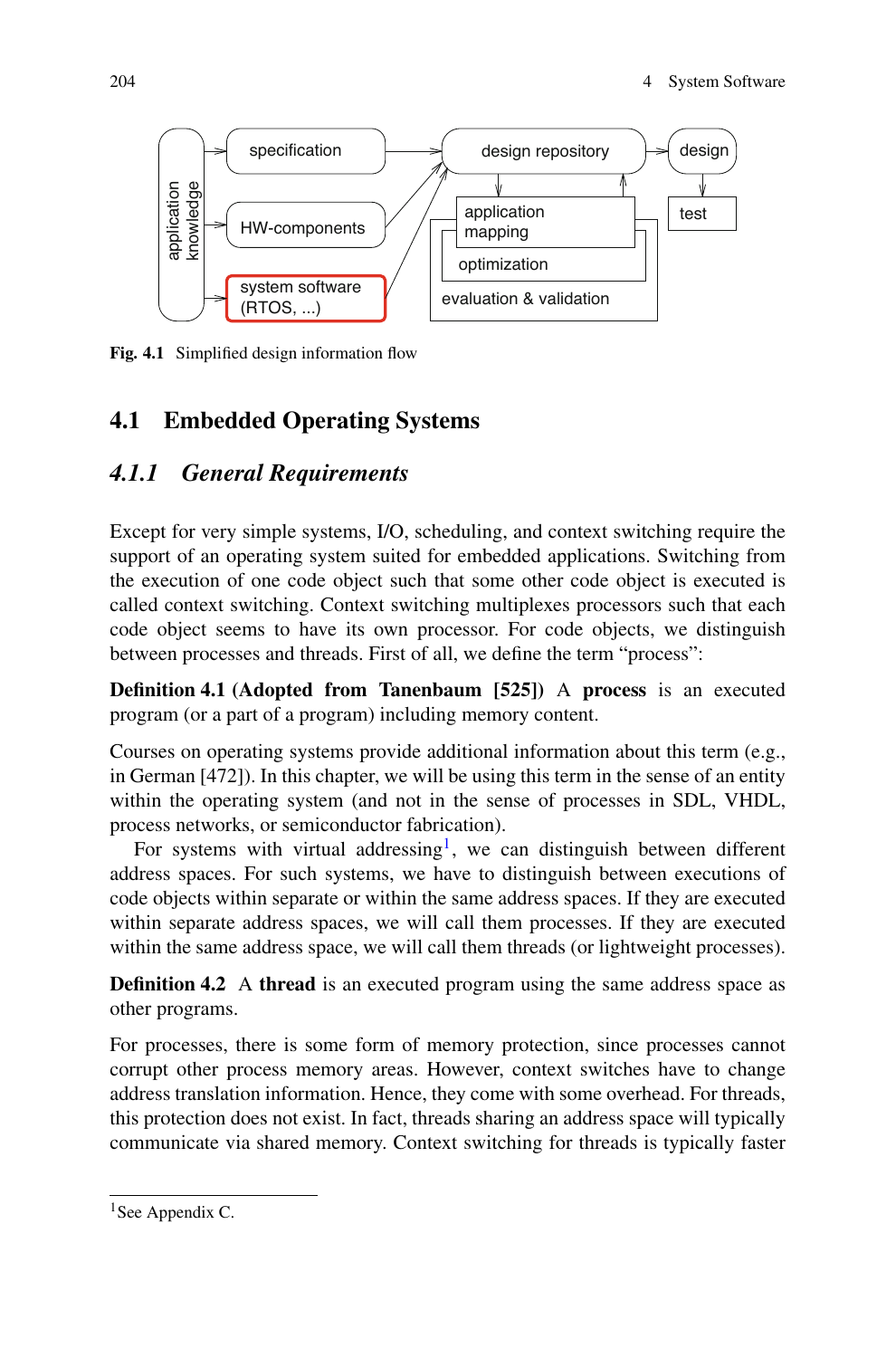than for processes. We do not need to distinguish between threads and processes if there is just one address space. More information about the just touched standard topics in system software can be found in textbooks on operating systems, such as the book by Tanenbaum [525]. Operating systems have to provide communication and synchronization methods for threads and processes.

The following are essential features of embedded operating systems:

- Due to the large variety of embedded systems, there is also a large variety of requirements for the functionality of embedded OSs. Due to efficiency requirements, it is not possible to work with OSs which provide the union of all functionalities. For most applications, the OS must be small. Hence, we need operating systems which can be **flexibly tailored** toward the application at hand. **Configurability** is therefore one of the main characteristics of embedded OSs. There are various techniques of implementing configurability, including:<sup>[2](#page-2-0)</sup>
	- **Object orientation**, used for a derivation of proper subclasses: for example, we could have a general scheduler class. From this class we could derive schedulers having particular features. However, object-oriented approaches typically come with an additional overhead. For example, dynamic binding of methods does create run-time overhead. Ideas for reducing this overhead exist (see, e.g., [https://github.com/lefticus/cppbestpractices/blob/master/08-](https://github.com/lefticus/cppbestpractices/blob/master/08-Considering_Performance.md) Considering Performance.md). Nevertheless, remaining overhead and potential timing unpredictability may be unacceptable for performance-critical system software.
	- **Aspect-oriented programming** [352]: with this approach, orthogonal aspects of software can be described independently and then can be added automatically to all relevant parts of the program code. For example, some code for profiling can be described in a single module. It can then be automatically added to or dropped from all relevant parts of the source code. The CIAO family of operating systems has been designed in this way [350].
	- **Conditional compilation**: in this case, we are using some macro preprocessor, and we are taking advantage of **#if** and **#ifdef** preprocessor commands.
	- **Advanced compile-time evaluation**: configurations could be performed by defining constant values of variables before compiling the OS. The compiler could then propagate the knowledge of these values as much as possible. Advanced compiler optimizations may also be useful in this context. For example, if a particular function parameter is always constant, this parameter can be dropped from the parameter list. Partial evaluation [275] provides a framework for such compiler optimizations. In a sophisticated form, dynamic data might be replaced by static data [26]. A survey of operating system specialization was published by McNamee et al. [387].
	- **Linker-based removal of unused functions**: at link-time, there may be more information about used and unused functions than during earlier phases. For

<span id="page-2-0"></span><sup>&</sup>lt;sup>2</sup>This list is sorted by the position of the technique in the development process or tool chain.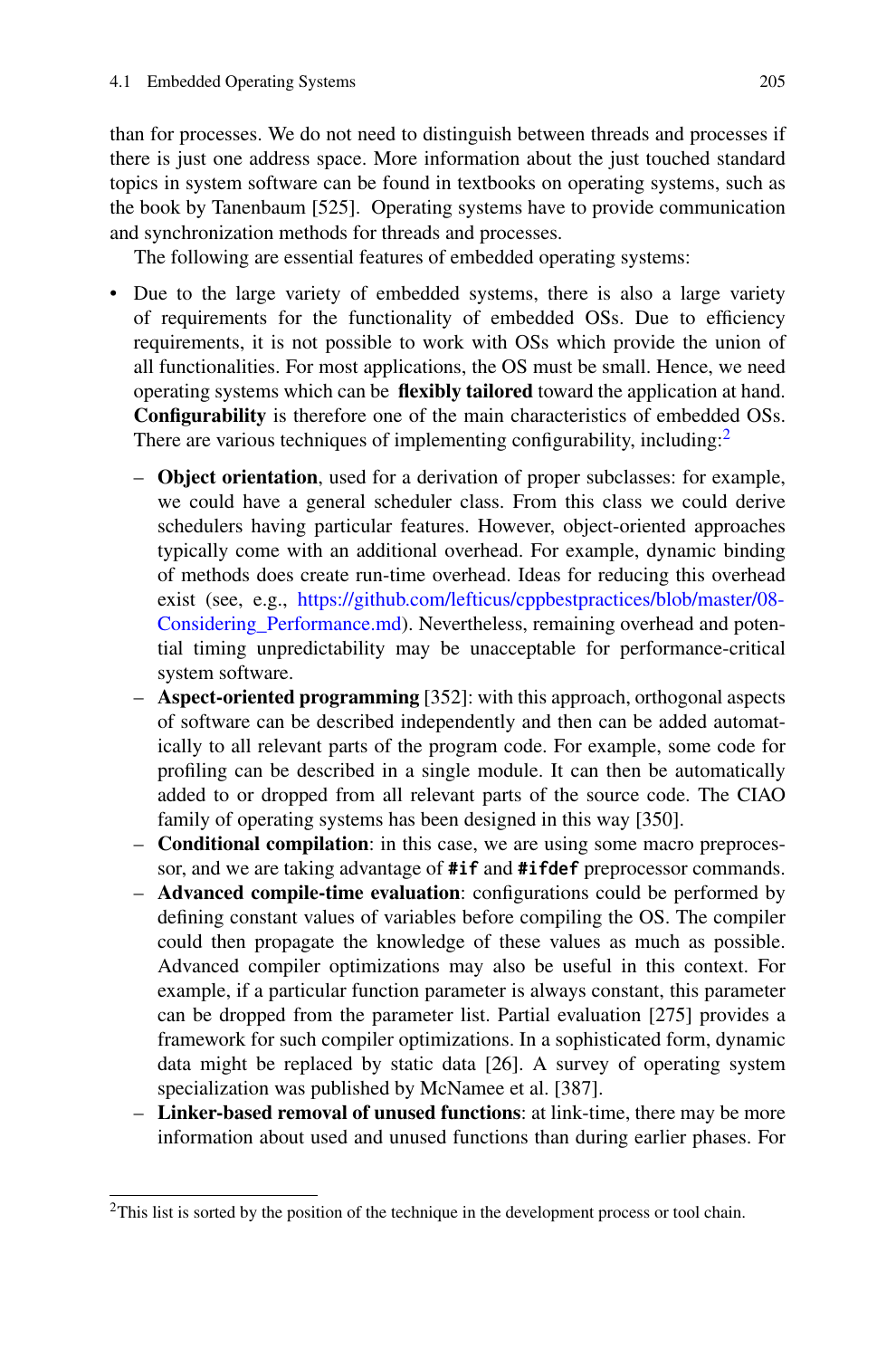example, the linker can figure out, which library functions are used. Unused library functions can be accordingly dropped and specializations can take place [91].

These techniques are frequently combined with a rule-based selection of files to be included in the operating system. Tailoring the OS can be made easy through a graphical user interface hiding the techniques employed for achieving this configurability. For example, VxWorks [590] from Wind River is configured via a graphical user interface.

Verification is a potential problem of systems with a large number of derived tailored OSs. Each and every derived OS must be tested thoroughly. Takada mentions this as a potential problem for eCos (an open-source RTOS; see <http://ecos.sourceware.org> and Massa [381]), comprising 100–200 configuration points [523]. For Linux, this problem is even larger [526]. Software product line engineering [456] can contribute toward solving this problem.

- There is a large variety of peripheral devices employed in embedded systems. Many embedded systems do not have a hard disk, a keyboard, a screen, or a mouse. There is effectively **no device that needs to be supported by all variants of the OS**, except maybe the system timer. Frequently, applications are designed to handle particular devices. In such cases, devices are not shared between applications, and hence there is no need to manage the devices by the OS. Due to the large variety of devices, it would also be difficult to provide all required device drivers together with the OS. Hence, it makes sense to decouple OS and drivers by using special processes instead of integrating their drivers into the kernel of the OS. Due to the limited speed of many embedded peripheral devices, there is also no need for an integration into the OS in order to meet performance requirements. This may lead to a different stack of software layers. For PCs, some drivers, such as disk drivers, network drivers, or audio drivers, are implicitly assumed to be present. They are implemented at a very low level of the stack. The application software and middleware are implemented on top of the application programming interface, which is standard for all applications. For an embedded OS, device drivers are implemented on top of the kernel. Applications and middleware may be implemented on top of appropriate drivers, not on top of a standardized API of the OS (see Fig. [4.2\)](#page-3-0). Drivers may even be included in the application itself.
- **Protection mechanisms are sometimes not necessary**, since embedded systems are sometimes designed for a single purpose (they are not supposed to support



<span id="page-3-0"></span>**Fig. 4.2** Device drivers implemented on top of (**left**) or below (**right**) the OS kernel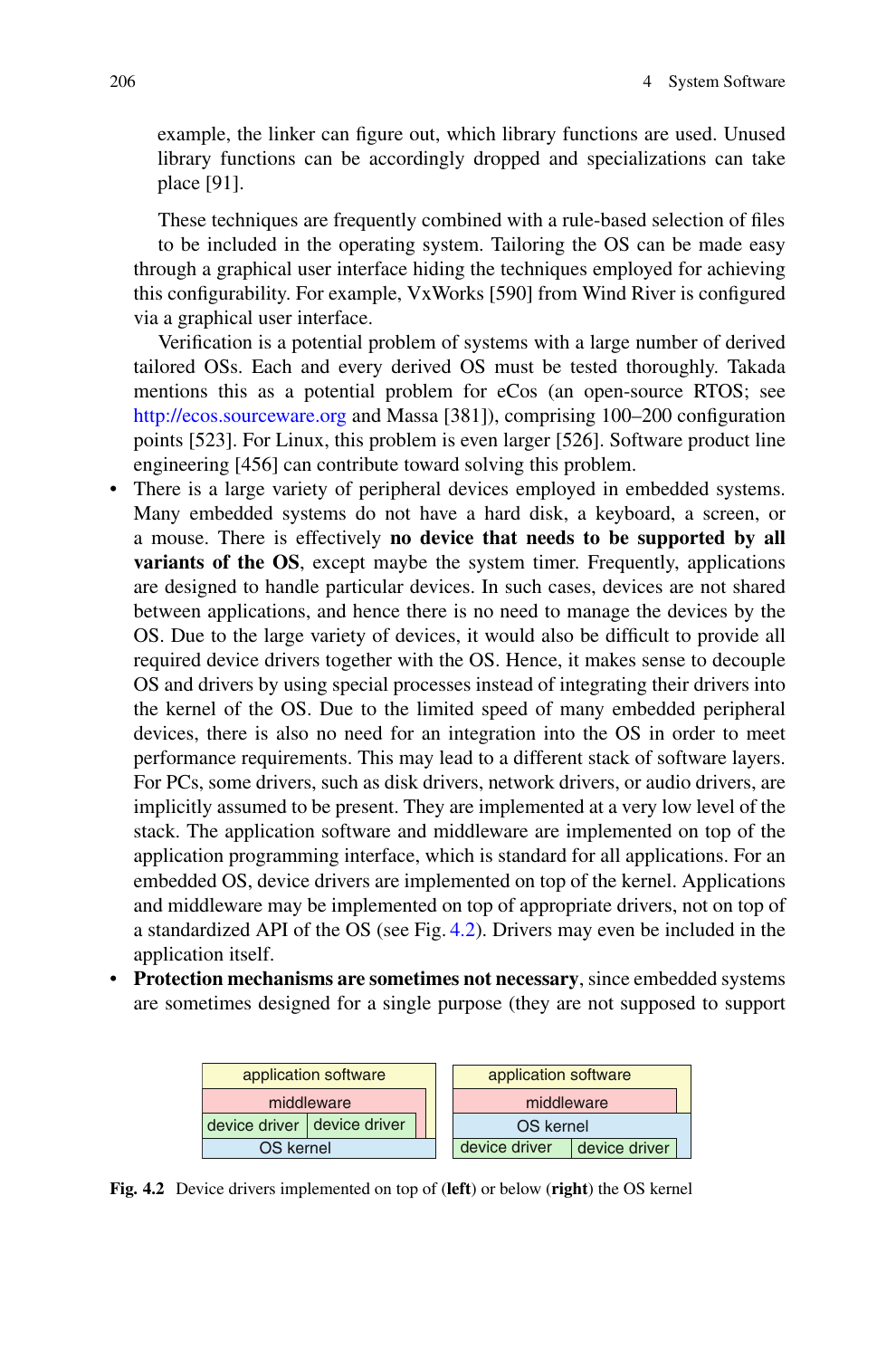the so-called multiprogramming). Untested programs have traditionally hardly ever been loaded. After the software has been tested, it could be assumed to be reliable. This also applies to input/output. In contrast to desktop applications, it is possibly not always necessary to implement I/O instructions as privileged instructions and processes can sometimes be allowed to do their own I/O. This matches nicely with the previous item and reduces the overhead of I/O operations.

*Example 4.1* Let switch correspond to the (memory-mapped) I/O address of some switch which needs to be checked by some program. We can simply use a

```
load register,switch
```
instruction to query the switch. There is no need to go through an OS service call, which would create overhead for saving and restoring the context (registers, etc.).  $\nabla$ 

However, there is a trend toward more dynamic embedded systems. Also, safety and security requirements might make protection necessary. Special memory protection units (MPUs) have been proposed for this (see Fiorin [164] for an example). For systems with a mix of critical and non-critical applications (**mixed-criticality systems**), configurable memory protection [351] may be a goal.

- **Interrupts can be connected to any thread or process**. Using OS service calls, we can request the OS to start or stop them if certain interrupts happen. We could even store the start address of a thread or process in the interrupt vector address table, but this technique is very dangerous, since the OS would be unaware of the thread or process actually running. Also composability may suffer from this: if a specific thread is directly connected to some interrupt, then it may be difficult to add another thread which also needs to be started by some event. Applicationspecific device drivers (if used) might also establish links between interrupts and threads and processes. Techniques for establishing safe links have been studied by Hofer et al. [218].
- Many embedded systems are real-time (RT) systems, and, hence, the OS used in these systems **must be a real-time operating system** (RTOS).

Additional information about embedded operating systems can be found in a book chapter written by Bertolotti [51]. This chapter comprises information about the architecture of embedded operating systems, the POSIX standard, open-source real-time operating systems, and virtualization.

### *4.1.2 Real-Time Operating Systems*

**Definition 4.3** (A) *"real-time operating system is an operating system that supports the construction of real-time systems"* [523].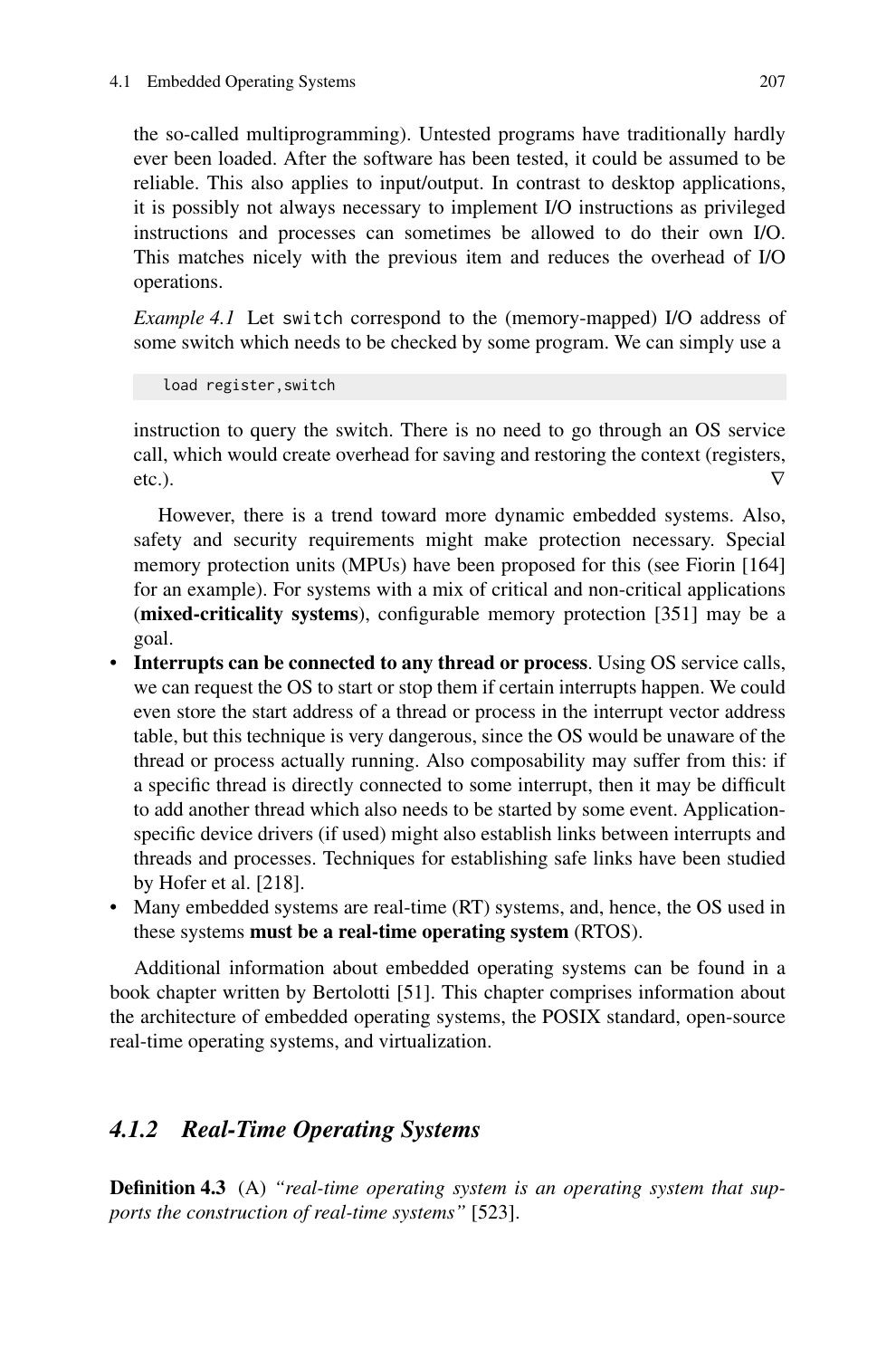What is needed from an OS to be an RTOS? There are four key requirements:<sup>[3](#page-5-0)</sup>

• **The timing behavior of the OS must be predictable.** For each service of the OS, an upper bound on the execution time must be guaranteed. In practice, there are various levels of predictability. For example, there may be sets of OS service calls for which an upper bound is known and for which there is not a significant variation of the execution time. Calls like "get me the time of the day" may fall into this class. For other calls, there may be a huge variation. Calls like "get me 4MB of free memory" may fall into this second class. In particular, the scheduling policy of any RTOS must be deterministic.

There may also be times during which interrupts must be disabled to avoid interferences between components of the OS. Less importantly, they can also be disabled to avoid interferences between processes. The periods during which interrupts are disabled must be quite short in order to avoid unpredictable delays in the processing of critical events.

For RTOSs implementing file systems still using hard disks, it may be necessary to implement contiguous files (files stored in contiguous disk areas) to avoid unpredictable disk head movements.

- **The OS must manage the scheduling of threads and processes**. Scheduling can be defined as mapping from sets of threads or processes to intervals of execution time (including the mapping to start times as a special case) and to processors (in case of multiprocessor systems). Also, the OS possibly has to be aware of deadlines so that the OS can apply appropriate scheduling techniques. There are, however, cases in which scheduling is done completely off-line and the OS only needs to provide services to start threads or processes at specific times or priority levels. Scheduling algorithms will be discussed in detail in Chap. 6.
- **Some systems require the OS to manage time**. This management is mandatory if internal processing is linked to an absolute time in the physical environment. Physical time is described by real numbers. In computers, discrete time standards are typically used instead. The precise requirements may vary:
	- 1. In some systems, synchronization with global time standards is necessary. In this case, **global clock synchronization** is performed. Two standards are available for this:
		- **Universal Time Coordinated (UTC)**: UTC is defined by astronomical standards. Due to variations regarding the movement of the Earth, this standard has to be adjusted from time to time. Several seconds have been added during the transition from 1 year to the next. The adjustments can be problematic, since incorrectly implemented software could get the impression that the next year starts twice during the same night.
		- **International atomic time** (in French: *temps atomic internationale* or TAI). This standard is free of any artificial artifacts.

<span id="page-5-0"></span><sup>3</sup>This section includes information from Hiroaki Takada's tutorial [523].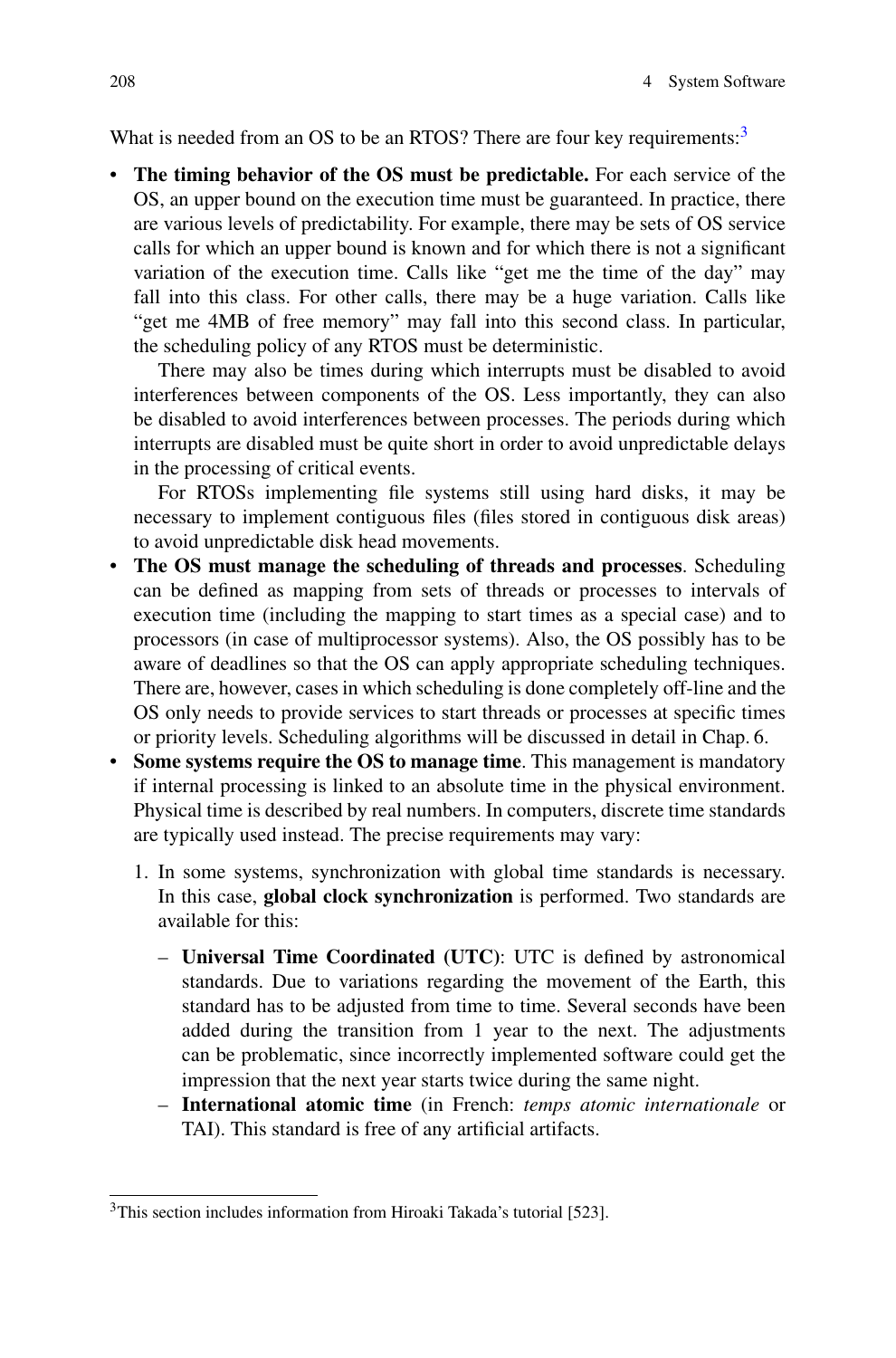Some connection to the environment is used to obtain accurate time information. External synchronization is typically based on wireless communication standards such as the Global Positioning System (GPS) [413], mobile networks, or special atomic time services typically based on long wavelength stations [580], such as DCF77 in Germany.

- 2. If embedded systems are used in a network, it is frequently sufficient to synchronize time information within the network. Local clock synchronization can be used for this. In this case, connected embedded systems try to agree on a consistent view of the current time.
- 3. There may be cases in which provision for precise local delays is all that is needed.

For several applications, precise time services with a high resolution must be provided. They are required, for example, in order to distinguish between original and subsequent errors. For example, they can help to identify the power plant(s) that are responsible for blackouts (see [427]). The precision of time services depends on how they are supported by a particular execution platform. They are very imprecise (with precisions in the millisecond range) if they are implemented through processes at the application level and very precise (with precisions in the microsecond range) if they are supported by communication hardware. More information about time services and clock synchronization is contained in a book by Kopetz [303].

• **The OS must be fast**. An operating system meeting all the requirements mentioned so far would be useless if it were very slow. Therefore, the OS must obviously be fast.

Each RTOS includes a so-called real-time OS **kernel**. This kernel manages the resources which are found in every real-time system, including the processor, the memory, and the system timer. Major functions in the kernel include the process and thread management, interprocess synchronization and communication, time management, and memory management.

While some RTOSs are designed for general embedded applications, others focus on a specific area. For example, OSEK/VDX-compatible operating systems focus on automotive control. Operating systems for a selected area can provide a dedicated service for that particular area and can be more compact than operating systems for several application areas.

Similarly, while some RTOSs provide a standard API, others come with their own, proprietary API. For example, some RTOSs are compliant with the standardized POSIX RT-extension [201] for Unix, with the OSEK ISO 17356-3:2005 standard or with the ITRON specification developed in Japan (see [http://www.ertl.](http://www.ertl.jp/ITRON/) [jp/ITRON/\)](http://www.ertl.jp/ITRON/). Many RT-kernel types of OSs have their own API. ITRON, mentioned in this context, is a mature RTOS which employs link-time configuration.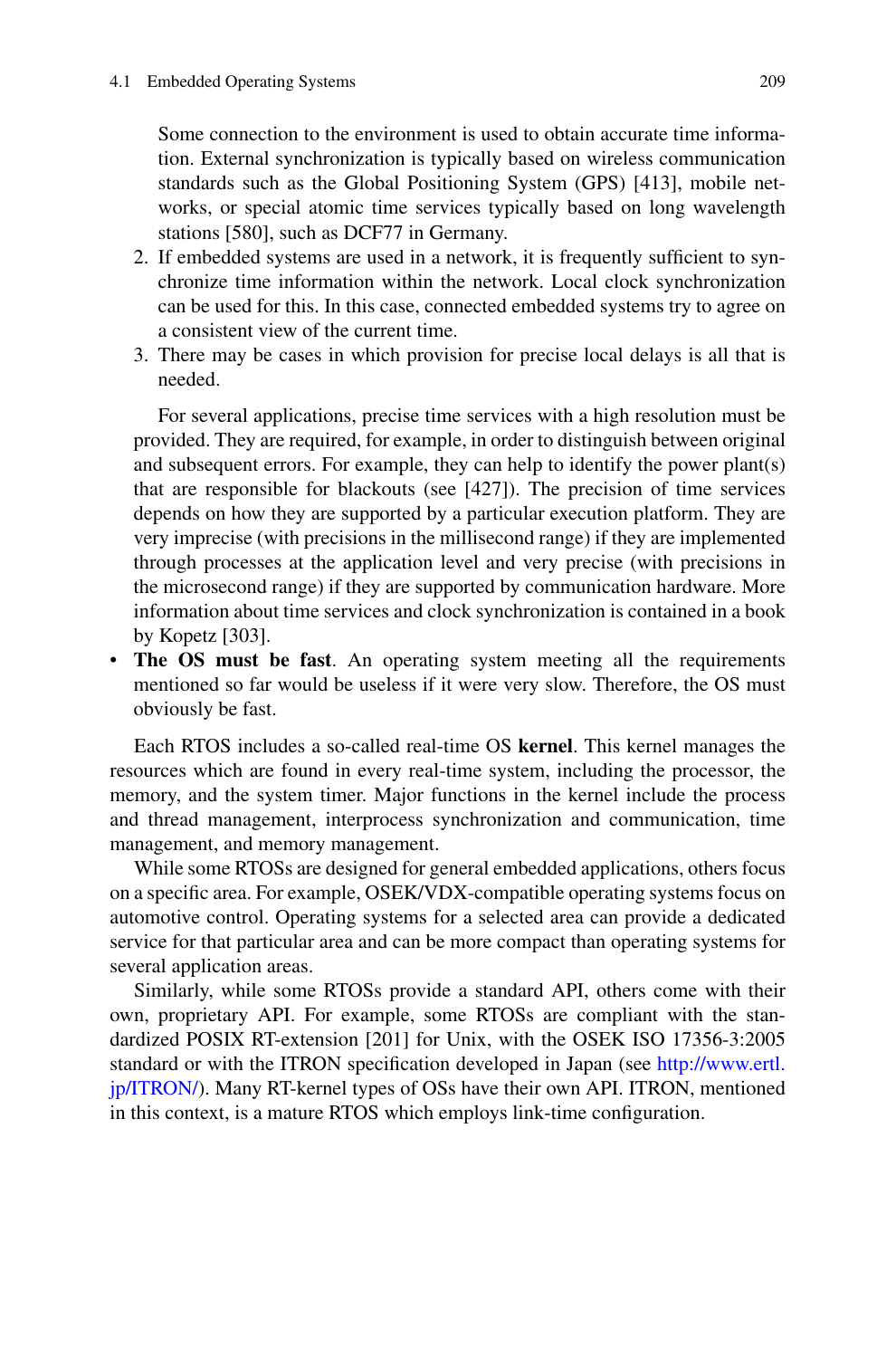#### <span id="page-7-0"></span>Fig. 4.3 Hybrid OSs

| real-time<br>process $1$   process $2$ |  | real-time-                  | non-real-time<br>process 1 | non-real-time<br>process 2 |  |  |  |
|----------------------------------------|--|-----------------------------|----------------------------|----------------------------|--|--|--|
|                                        |  | device driver device driver | Standard OS                |                            |  |  |  |
| real-time kernel                       |  |                             |                            |                            |  |  |  |

Available RTOSs can further be classified into the following categories [194]:

- **Fast proprietary kernels:** According to Gupta, *"for complex systems, these kernels are inadequate, because they are designed to be fast, rather than to be predictable in every respect"*. Examples include QNX, PDOS, VCOS, VTRX32, and VxWorks.
- **Real-time extensions to standard OSs:** In order to take advantage of comfortable mainstream operating systems, hybrid systems have been developed. For such systems, there is an RT-kernel running all RT-processes. The standard operating system is then executed as one of these processes (see Fig. [4.3\)](#page-7-0).

This approach has some advantages: for example, the system can be equipped with a standard OS API and can have graphical user interfaces (GUIs) and file systems. Enhancements to standard OSs become quickly available in the embedded world as well. Also, problems with the standard OS and its non-RTprocesses do not negatively affect the RT-processes. The standard OS can even crash and this would not affect the RT-processes. On the down side, and this is already visible from Fig. [4.3,](#page-7-0) there may be problems with device drivers, since the standard OS will have its own device drivers. In order to avoid interference between the drivers for RT-processes and those for the other processes, it may be necessary to partition devices into those handled by RT-processes and those handled by the standard OS. Also, RT-processes cannot use the services of the standard OS. So all the nice features like file-system access and GUIs are normally not available to those processes, even though some attempts may be made to bridge the gap between the two types of processes without losing the RT capability. RT-Linux is an example of such hybrid OSs.

According to Gupta [194], trying to use a version of a standard OS is *"not the correct approach because too many basic and inappropriate underlying assumptions still exist such as optimizing for the average case (rather than the worst case), . . . ignoring most if not all semantic information, and independent CPU scheduling and resource allocation."* Indeed, dependencies between processes are not very frequent for most applications of standard operating systems and are therefore frequently ignored by such systems. This situation is different for embedded systems, since dependencies between processes are quite common and they should be taken into account. Unfortunately, this is not always done if extensions to standard operating systems are used. Furthermore, resource allocation and scheduling are rarely combined for standard operating systems. However, integrated resource allocation and scheduling algorithms are required in order to guarantee meeting timing constraints.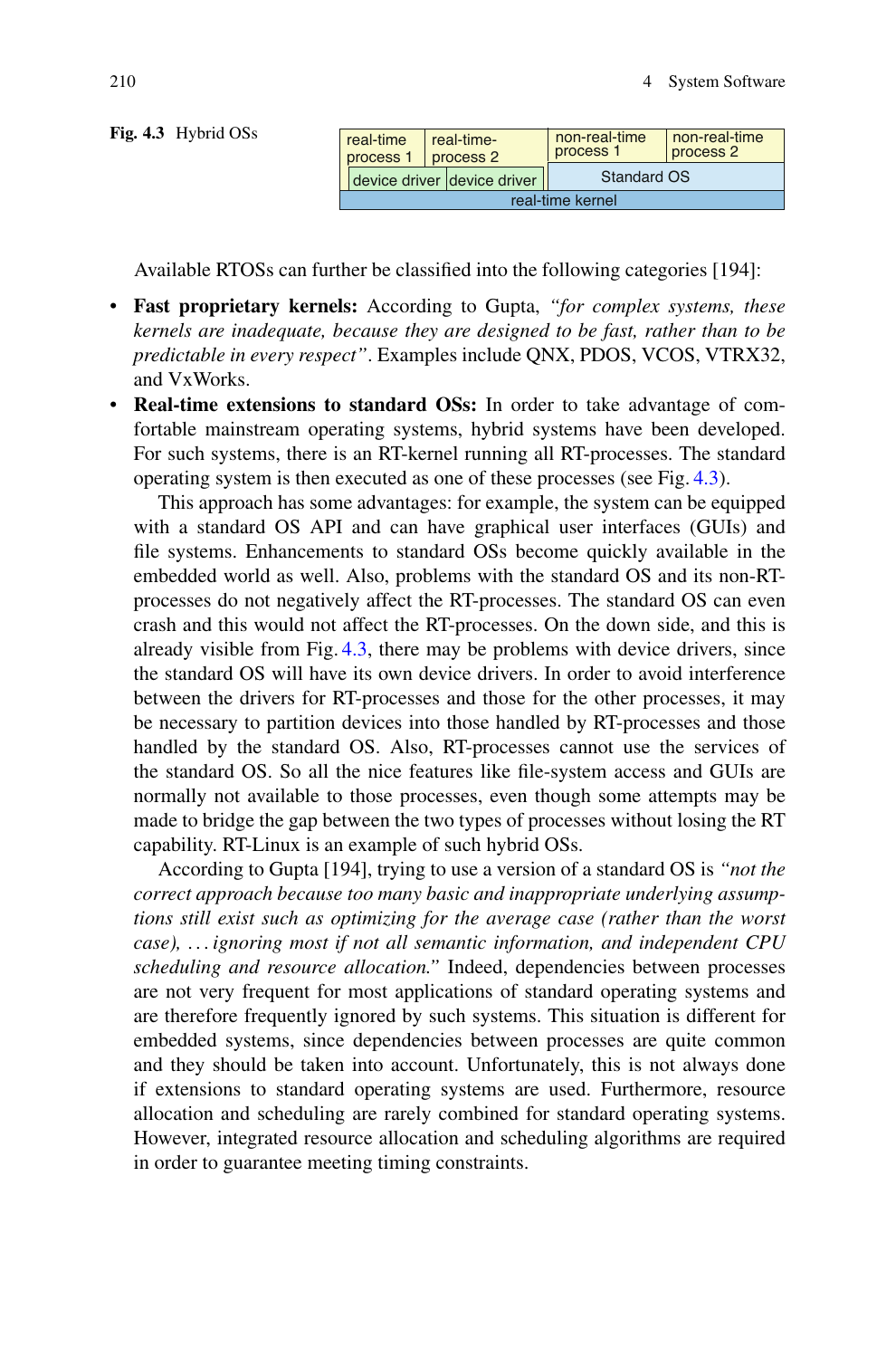• There is a number of **research systems** which aim at avoiding the above limitations. These include Melody [569] and (according to Gupta [194]) MARS, Spring, MARUTI, Arts, Hartos, and DARK.

Takada [523] mentions low overhead memory protection, temporal protection of computing resources (targeting at preventing processes from computing for longer periods of time than initially planned), RTOSs for on-chip multiprocessors (especially for heterogeneous multiprocessors and multi-threaded processors), support for continuous media, and quality of service control as research issues.

Due to the potential growth in the Internet of Things (IoT) system market, vendors of standard OSs are offering variations of their products and obtain market shares from traditional vendors such as Wind River Systems [591]. Due to the increasing connectedness, Linux and its derivative Android® are becoming popular. Advantages and limitations of using Linux in embedded systems will be described in Sect. [4.4.](#page-20-0)

#### *4.1.3 Virtual Machines*

In certain environments, it may be useful to emulate several processors on a single real processor. This is possible with **virtual machines** executed on the bare hardware. On top of such a virtual machine, several operating systems can be executed. Obviously, this allows several operating systems to be run on a single processor. For embedded systems, this approach has to be used with care since the temporal behavior of such an approach may be problematic and timing predictability may be lost. Nevertheless, sometimes this approach may be useful. For example, we may need to integrate several legacy applications using different operating systems on a single hardware processor. A full coverage of virtual machines is beyond the scope of this book. Interested readers should refer to books by Smith et al. [502] and Craig [114]. PikeOS is an example of a virtualization concept dedicated toward embedded systems [520]. PikeOS allows the system's resources (e.g., memory, I/O devices, CPU-time) to be divided into separate subsets. PikeOS comes with a small micro-kernel. Several operating systems, application programming interfaces (APIs), and run-time environments (RTEs) can be implemented on top of this kernel (see Fig. [4.4\)](#page-8-0).

<span id="page-8-0"></span>**Fig. 4.4** PikeOS virtualization (©SYSGO)

| Application 1 | <b>Application 2</b> | <b>Application 3</b> |  |  |  |  |  |
|---------------|----------------------|----------------------|--|--|--|--|--|
| OS 1          | API <sub>1</sub>     | RTE <sub>1</sub>     |  |  |  |  |  |
|               | PikeOS               |                      |  |  |  |  |  |
| Hardware      |                      |                      |  |  |  |  |  |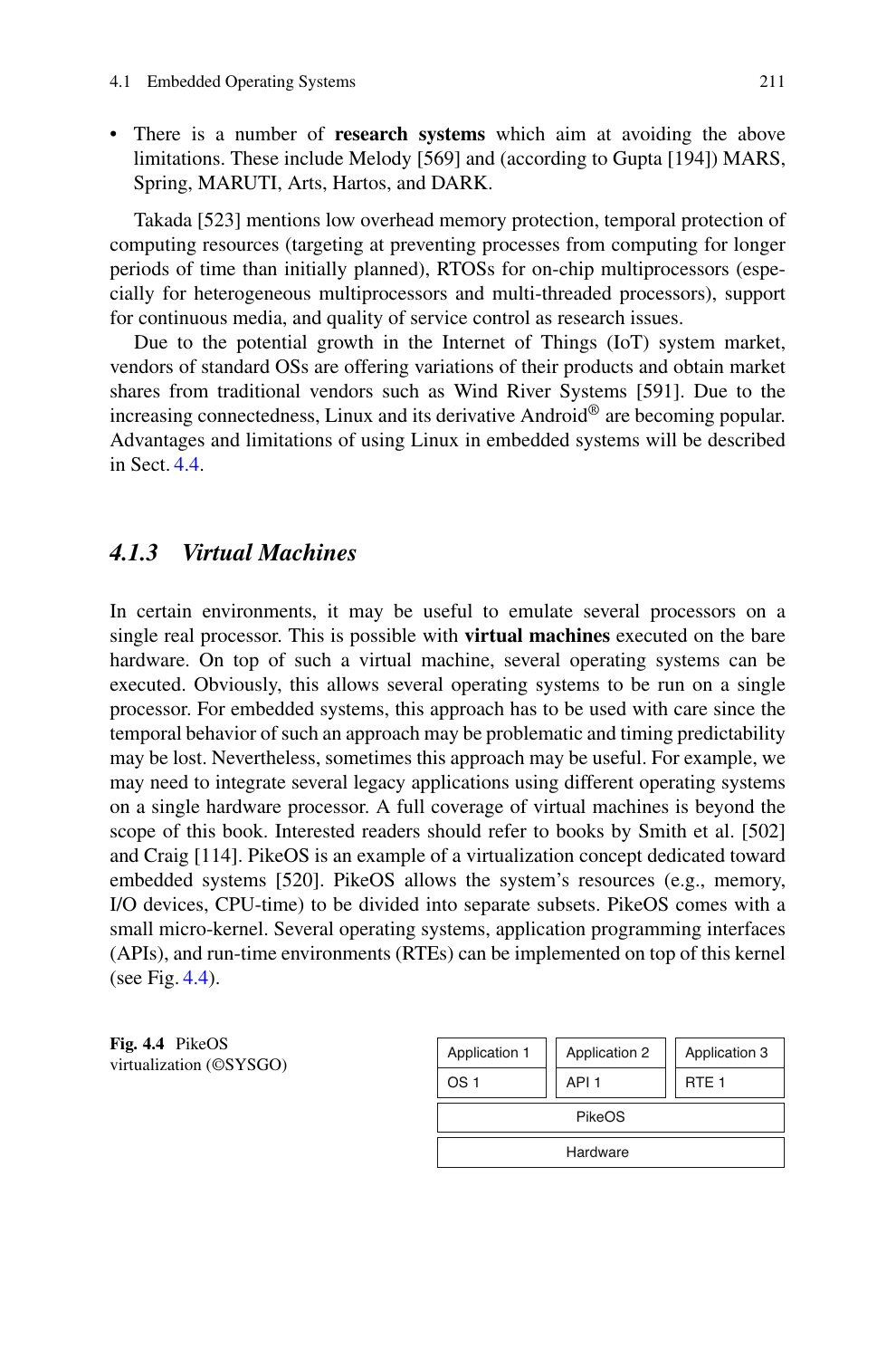### <span id="page-9-0"></span>**4.2 Resource Access Protocols**

In this section, we will be using the term **job**.

**Definition 4.4** A particular execution of a (possibly repeatedly executed) task is called a **job**.

Compared to processes and threads used in operating systems, jobs can be seen as a more abstract view of required computations. During the design procedure, jobs will have to be mapped to entities handled by the operating system. A more precise definition will be provided in Definition 6.1.

#### *4.2.1 Priority Inversion*

There are cases in which jobs must be granted exclusive access to resources such as global shared variables or devices in order to avoid non-deterministic or otherwise unwanted program behavior. Such exclusive access is very important for embedded systems, e.g., for implementing shared memory-based communication or exclusive access to some special hardware device. Program sections during which such exclusive access is required are called **critical sections**. Critical sections should be short. Operating systems typically provide primitives for requesting and releasing exclusive access to resources, also called **mutex primitives**. Jobs not being granted exclusive access must wait until the resource is released. Accordingly, the release operation has to check for waiting processes and resume the job of highest priority.

In this book, we will call the request operation or lock operation P(S) and the release or unlock operation V(S), where S corresponds to the particular resource requested. P(S) and V(S) are so-called **semaphore** operations. Semaphores allow up to *n* (with *n* being a parameter) threads or processes to use a particular resource protected by S concurrently. S is a data structure maintaining a count on how many resources are still available. P(S) checks the count and blocks the caller if all resources are in use. Otherwise, the count is modified and the caller is allowed to continue. V(S) increments the number of available resources and makes sure that a blocked caller (if it exists) is unblocked. The names P(S) and V(S) are derived from the Dutch language. We will use these operations only in the form of binary semaphores with  $n = 1$ , i.e., we will allow only a single caller to use the resource.

For embedded systems, dependencies between processes are the rule, rather than an exception. Also, the effective job priority of real-time applications is more important than for non-real applications. Mutually exclusive access can lead to priority inversion, an effect which changes the effective priority of processes. Priority inversion exists on non-embedded systems as well. However, due to the reasons just listed, the priority inversion problem can be considered a more serious problem in embedded systems.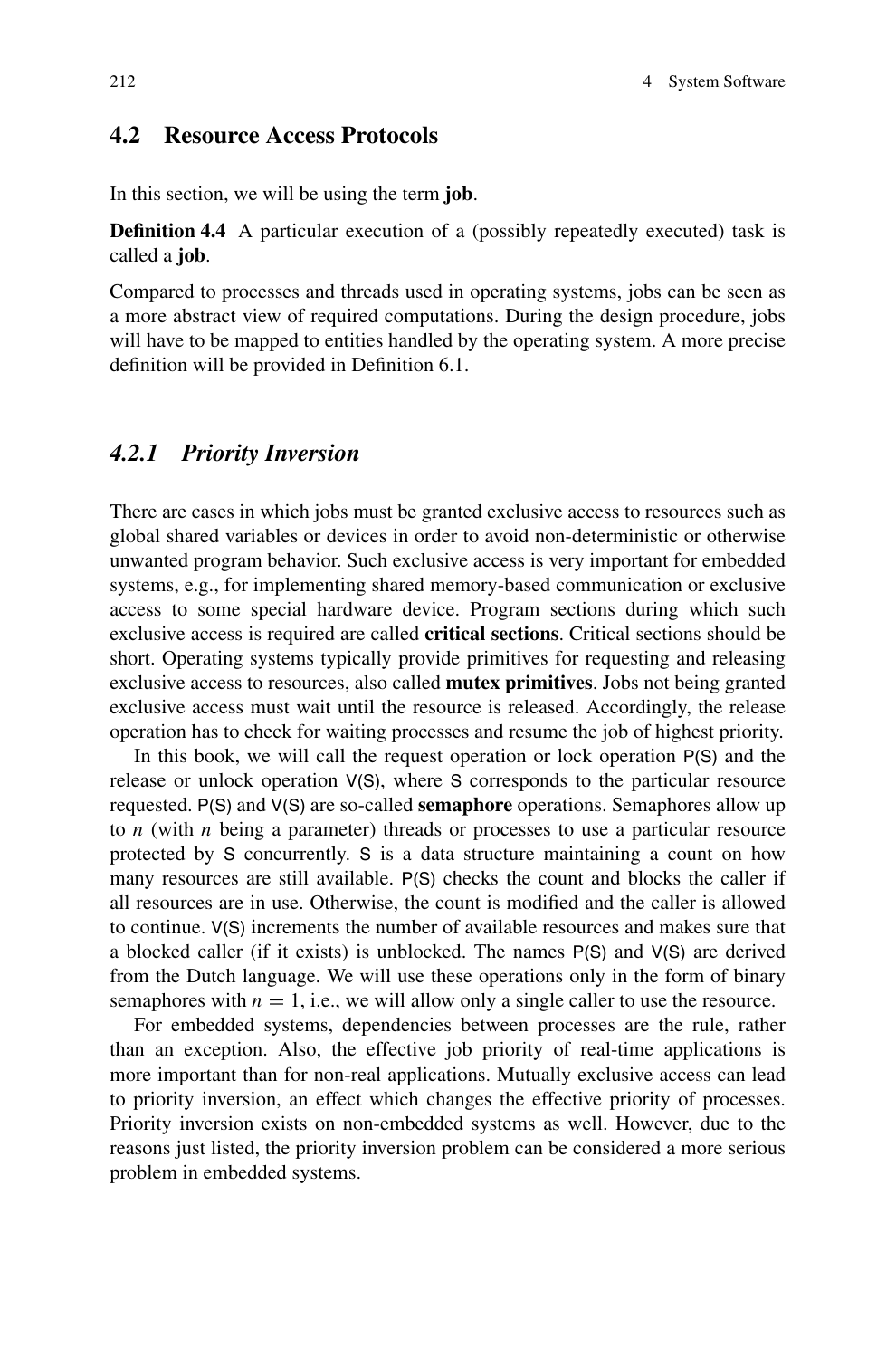

<span id="page-10-0"></span>

<span id="page-10-1"></span>A first case of the consequences resulting from the combination of "mutual exclusion" with "no preemption" can be seen in Fig. [4.5.](#page-10-0)

**Bold upward pointing arrows** indicate the times at which jobs are released or "ready". At time  $t_0$ , job  $J_2$  enters a critical section after requesting exclusive access to some resource via an operation P. At time  $t_1$ , job  $J_1$  becomes ready and preempts  $J_2$ . At time  $t_2$ ,  $J_1$  fails getting exclusive access to the resource in use by *J*<sup>2</sup> and becomes blocked. Job *J*<sup>2</sup> resumes and after some time releases the resource. The release operation checks for pending jobs of higher priority and preempts *J*2. During the time  $J_1$  has been blocked, a lower-priority job has effectively blocked a higher-priority job. The necessity of providing exclusive access to some resources is the main reason for this effect. Fortunately, in the particular case of Fig. [4.5,](#page-10-0) the duration of the blocking cannot exceed the length of the critical section of  $J_2$ . This situation is problematic but difficult to avoid.

In more general cases, the situation can be even worse. This can be seen, for example, from Fig. [4.6.](#page-10-1)

We assume that jobs  $J_1$ ,  $J_2$ , and  $J_3$  are given.  $J_1$  has the highest priority,  $J_2$  has a medium priority, and *J*<sup>3</sup> has the lowest priority. Furthermore, we assume that *J*<sup>1</sup> and  $J_3$  require exclusive use of some resource via operation  $P(S)$ . Now, let  $J_3$  be in its critical section when it is preempted by  $J_2$ . When  $J_1$  preempts  $J_2$  and tries to use the same resource that  $J_3$  is having exclusive access of, it blocks and lets  $J_2$ continue. As long as  $J_2$  is continuing,  $J_3$  cannot release the resource. Hence,  $J_2$  is effectively blocking  $J_1$  even though the priority of  $J_1$  is higher than that of  $J_2$ . In this example, the blocking of  $J_1$  continues as long as  $J_2$  executes.  $J_1$  is blocked by a job of lower priority, which is not in its critical section. This effect is called **priority**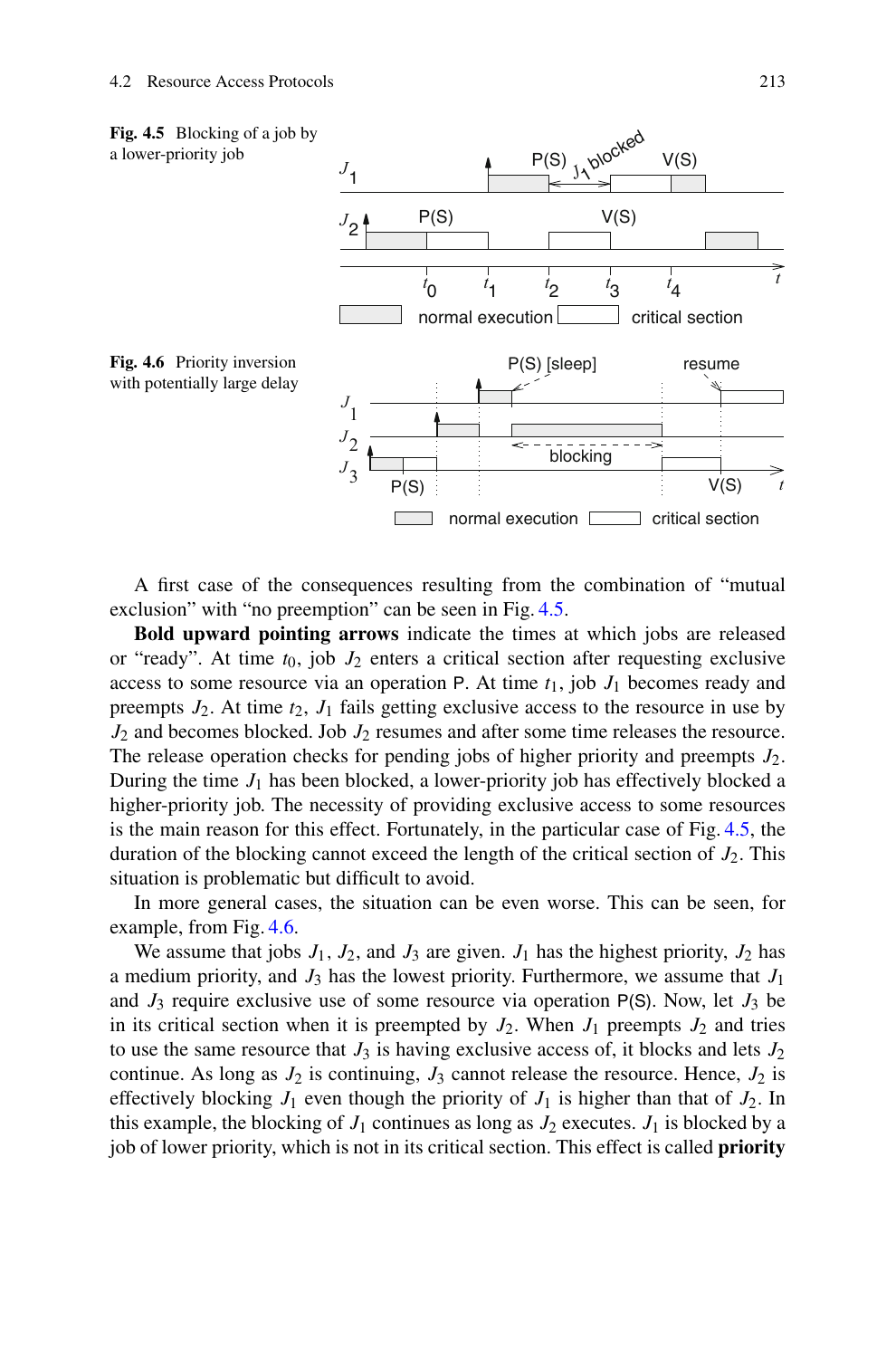**inversion.**<sup>[4](#page-11-0)</sup> In fact, priority inversion happens even though  $J_2$  is unrelated to  $J_1$  and *J*3. The duration of the priority inversion situation is not bounded by the length of any critical section. This example and other examples can be simulated with the levi simulation software [497].

A prominent case of priority inversion happened in the Mars Pathfinder, where exclusive use of a shared memory area led to priority inversion on Mars [276].

#### *4.2.2 Priority Inheritance*

One way of dealing with priority inversion is to use the **priority inheritance protocol** (PIP). This protocol is a standard protocol available in many real-time operating systems. It works as follows:

- Jobs are scheduled according to their active priorities. Jobs with the same priorities are scheduled on a first-come, first-served basis.
- When a job  $J_1$  executes P(S) and exclusive access is already granted to some other job  $J_2$ , then  $J_1$  will become blocked. If the priority of  $J_2$  is lower than that of  $J_1$ ,  $J_2$  inherits the priority of  $J_1$ . Hence,  $J_2$  resumes execution. In general, every job inherits the highest priority of jobs blocked by it.
- When a job  $J_2$  executes  $V(S)$ , its priority is decreased to the highest priority of the jobs blocked by it. If no other job is blocked by  $J_2$ , its priority is reset to the original value. The highest priority job so far blocked on S is resumed.
- Priority inheritance is transitive: if  $J_x$  blocks  $J_y$  and  $J_y$  blocks  $J_z$ , then  $J_x$  inherits the priority of  $J_z$ .

This way, high-priority jobs being blocked by low-priority jobs propagate their priority to the low-priority jobs such that the low-priority jobs can release semaphores as soon as possible.

In the example of Fig. [4.6,](#page-10-1)  $J_3$  would inherit the priority of  $J_1$  when  $J_1$  executes P(S). This would avoid the problem mentioned since  $J_2$  could not preempt  $J_3$  (see Fig. [4.7\)](#page-12-0).

Figure [4.8](#page-12-1) shows an example of nested critical sections [81]. Note that the priority of job  $J_3$  is not reset to its original value at time  $t_0$ . Instead, its priority is decreased to the highest priority of the jobs blocked by it, in this case it remains at priority  $p_1$  of  $J_1$ .

Transitiveness of priority inheritance is shown in Fig. [4.9](#page-12-2) [81].

At time  $t_0$ ,  $J_1$  is blocked by  $J_2$  which in turn is blocked by  $J_3$ . Therefore,  $J_3$ inherits the priority  $p_1$  of  $J_1$ .

Priority inheritance is also used by Ada: during a rendezvous, the priority of two threads is set to their maximum. Priority inheritance also solved the Mars Pathfinder

<span id="page-11-0"></span><sup>&</sup>lt;sup>4</sup>Some authors do already consider the case of Fig. [4.5](#page-10-0) as a case of priority inversion. This was also done in earlier versions of this book.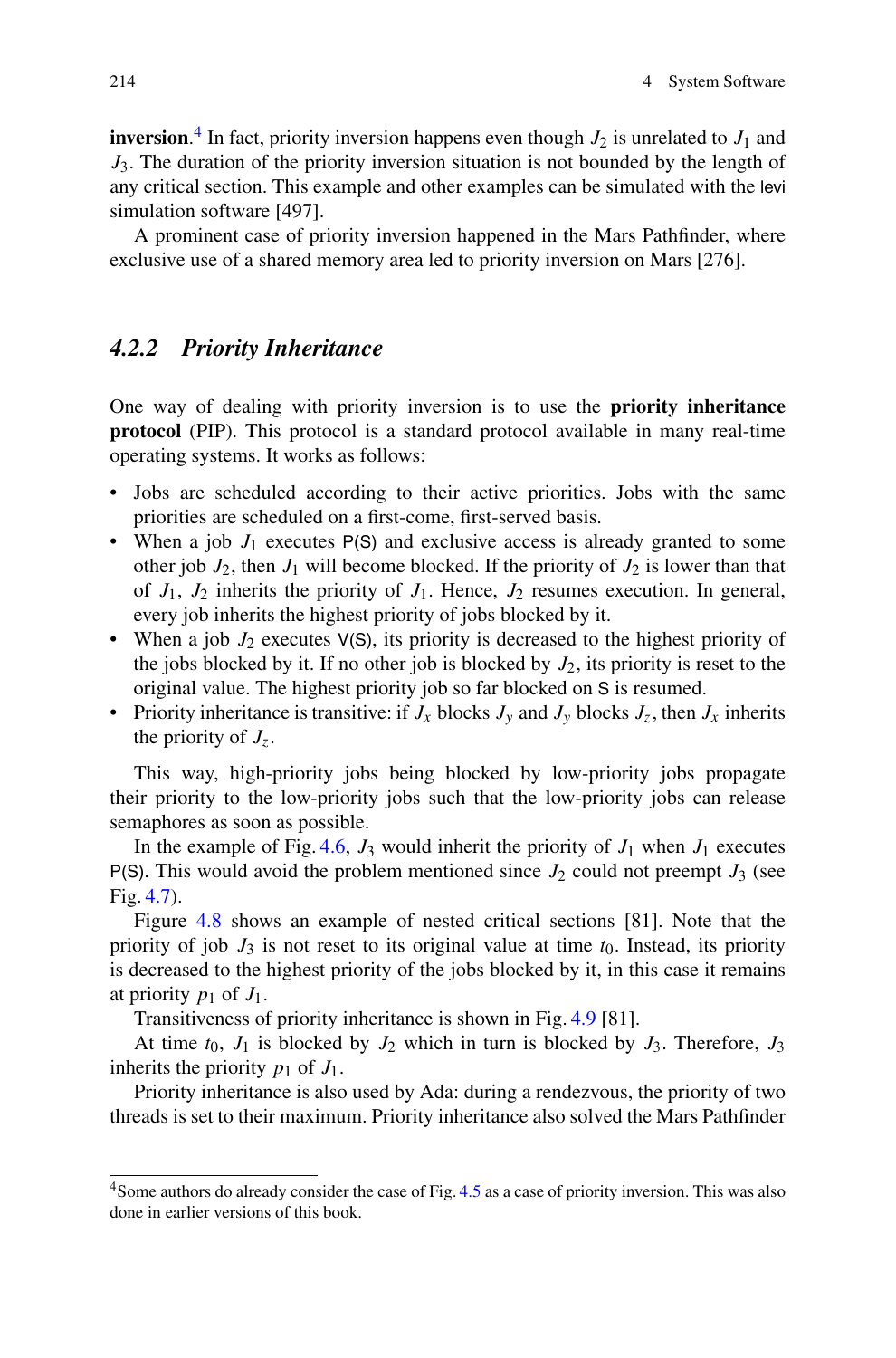<span id="page-12-1"></span><span id="page-12-0"></span>

<span id="page-12-2"></span>**Fig. 4.9** Transitiveness of priority inheritance

problem: the VxWorks operating system used in the pathfinder implements a flag for the calls to mutex primitives. This flag allows priority inheritance to be set to "on." When the software was shipped, it was set to "off." The problem on Mars was corrected by using the debugging facilities of VxWorks to change the flag to "on," while the Pathfinder was already on Mars [276]. Priority inheritance can be simulated with the levi simulation software [497].

While priority inheritance solves some problems, it does not solve others. For example, there may be a large number of jobs having a high priority. There may also be deadlocks. The possible existence of deadlocks can be shown by means of an example [81]. Suppose that we have two jobs  $J_1$  and  $J_2$ :

- For job  $J_1$  we assume a code sequence of the form ...;  $P(a)$ ;  $P(b)$ ;  $V(b)$ ;  $V(a)$ ; ...;
- For job  $J_2$  we assume a code sequence of the form  $\ldots$ ; P(b); P(a); V(a); V(b);  $\ldots$ ;.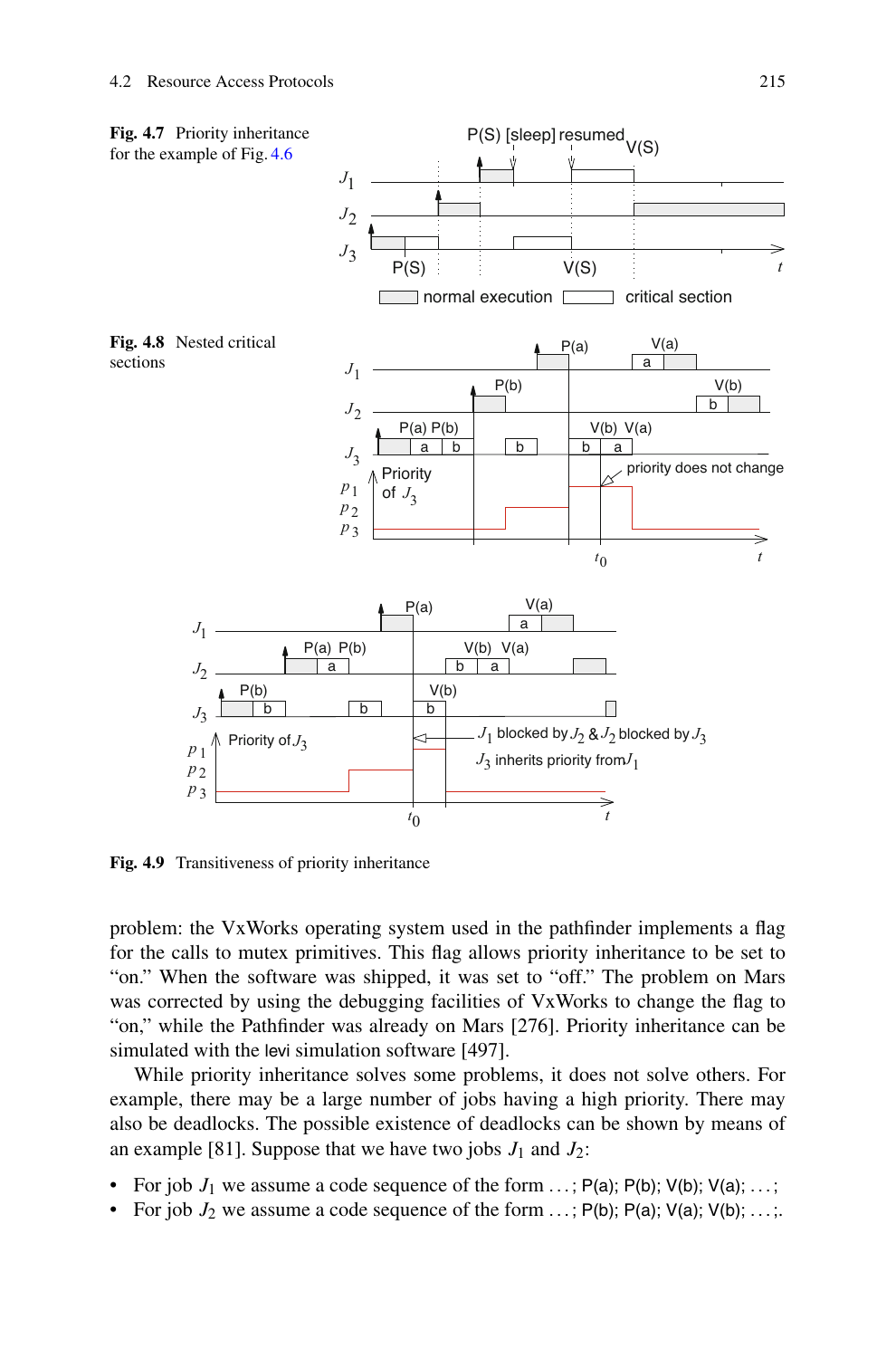<span id="page-13-0"></span>

A possible execution sequence for these two jobs is shown in Fig. [4.10.](#page-13-0)

We assume that the priority of  $J_1$  is higher than that of  $J_2$ . Hence,  $J_1$  preempts  $J_2$  at time  $t_1$  and runs until it calls  $P(b)$ , while b is held by  $J_2$ . Hence,  $J_2$  resumes. However, it runs into a deadlock when it calls P(a). Such a deadlock would also exist if we were not using any resource access protocol.

#### *4.2.3 Priority Ceiling Protocol*

Deadlocks can be avoided with the **priority ceiling protocol** [485] (PCP). PCP requires jobs to be known at design time. With PCP, a job is not allowed to enter a critical section if there are already locked semaphores which could block it eventually. Hence, once a job enters a critical section, it cannot be blocked by lowerpriority jobs until its completion. This is achieved by assigning a priority ceiling. Each semaphore S is assigned a priority ceiling  $C(S)$ . It is the static priority of the highest-priority job that can lock S.

PCP works as follows:

- Let us assume that some job *J* is running and wants to lock semaphore S. Then, *J* can lock S only if the priority of *J* exceeds the priority ceiling *C*(S') of semaphore S' where S' is the semaphore with the highest-priority ceiling among all the semaphores which are currently locked by jobs other than *J* . If such a semaphore exists, then *J* is said to be blocked by S' and the job currently holding S'. When *J* gets blocked by S', the job currently holding S' inherits the priority of *J* .
- When some job *J* leaves a critical section guarded by S, it unlocks S and the highest-priority job, if any, which is blocked by S is awakened. The priority of *J* is set to the highest priority among all the jobs which are still blocked by some semaphore which *J* is still holding. If *J* is not blocking any other job, then the priority of *J* is set to its normal priority.

Figure [4.11](#page-14-0) shows an example [59]. In this example, semaphores a, b, and c are used. The highest priority of a and b is  $p_1$ , and the highest priority of c is  $p_2$ .

At time  $t_2$ ,  $J_2$  wants to lock c, but c is already locked. Furthermore, the priority of *J*<sup>2</sup> does not exceed the ceiling of c. Nevertheless, the attempt to lock c results in an increase of the priority of  $J_3$  to  $p_2$ .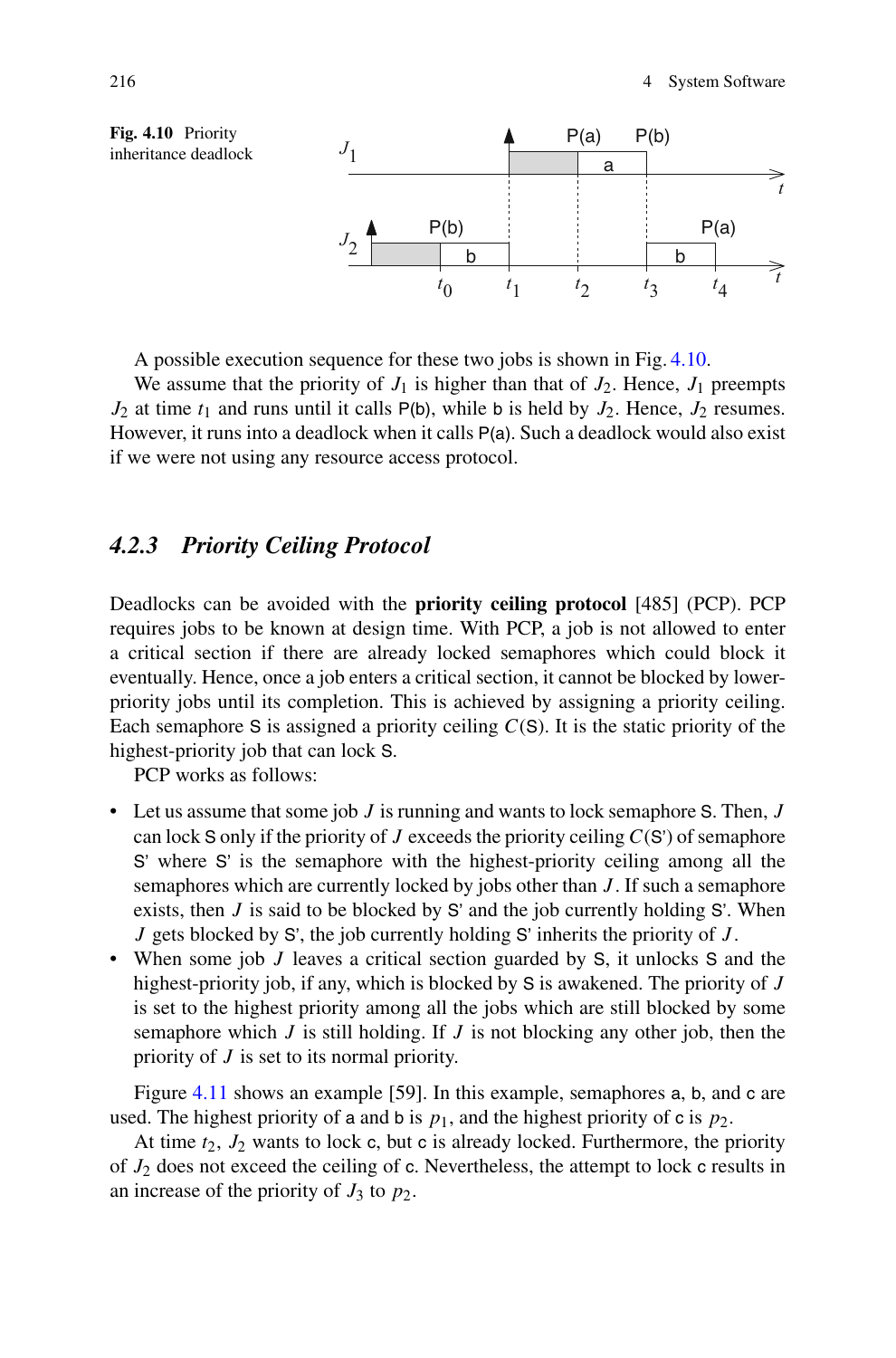

<span id="page-14-0"></span>Fig. 4.11 Locking with the priority ceiling protocol

At time  $t_5$ ,  $J_1$  tries to lock a. a is not yet locked, but  $J_3$  has locked b and the current priority of  $J_1$  does not exceed the ceiling for b. So,  $J_1$  gets blocked. This is the key property of PCP: this blocking avoids potential later deadlocks.  $J_3$  inherits the priority of  $J_1$ , reflecting that  $J_1$  is waiting for the semaphore b to be released by *J*3.

At time  $t_6$ ,  $J_3$  unlocks b.  $J_1$  is the highest-priority job so far blocked by b and now awakened. The priority of  $J_3$  drops to  $p_2$ .  $J_1$  locks and unlocks a and b and runs to completion. At time  $t_7$ ,  $J_2$  is still blocked by c, and for all jobs with priority  $p_2$ ,  $J_3$  is the only one that can be resumed. At time  $t_8$ ,  $J_3$  unlocks c and its priority drops to  $p_3$ .  $J_2$  is no longer blocked, it preempts  $J_3$  and locks c.  $J_3$  is only resumed after  $J_2$  has run to completion.

Let us consider a second example, to be used later for comparison with an extended PCP. Figure [4.12](#page-15-0) shows this second example [59]. The highest priority of all semaphores is the priority of  $J_1$ . At time  $t_2$ , there is a request by  $J_3$  for semaphore c, but the priority of  $J_3$  is lower than the ceiling for the already locked semaphore a, and  $J_4$  inherits the priority of  $J_3$ . At time  $t_3$ , there is a request for b, but the priority of *J*<sup>2</sup> is again lower than for the ceiling of the already locked semaphore a, and *J*<sup>4</sup> inherits the priority of  $J_2$ . At time  $t_5$ , there is a request for a, but the priority of  $J_1$  is not exceeding the ceiling for a, and  $J_4$  inherits the priority of  $J_1$ . When  $J_4$  releases a, no semaphore is blocked and its priority drops to its normal priority. At this time, *J*<sub>1</sub> has the highest priority and executes until it terminates. Remaining executions are determined by the regular priorities.

It can be proven that PCP prevents deadlocks (see [81], Theorem 7.3). There are certain variants of PCP with different times at which the priority is changed. The Distributed Priority Ceiling Protocol (DPCP) [466] and the Multiprocessor Priority Ceiling Protocol (MPCP) [465] are extensions of PCP for multiprocessors.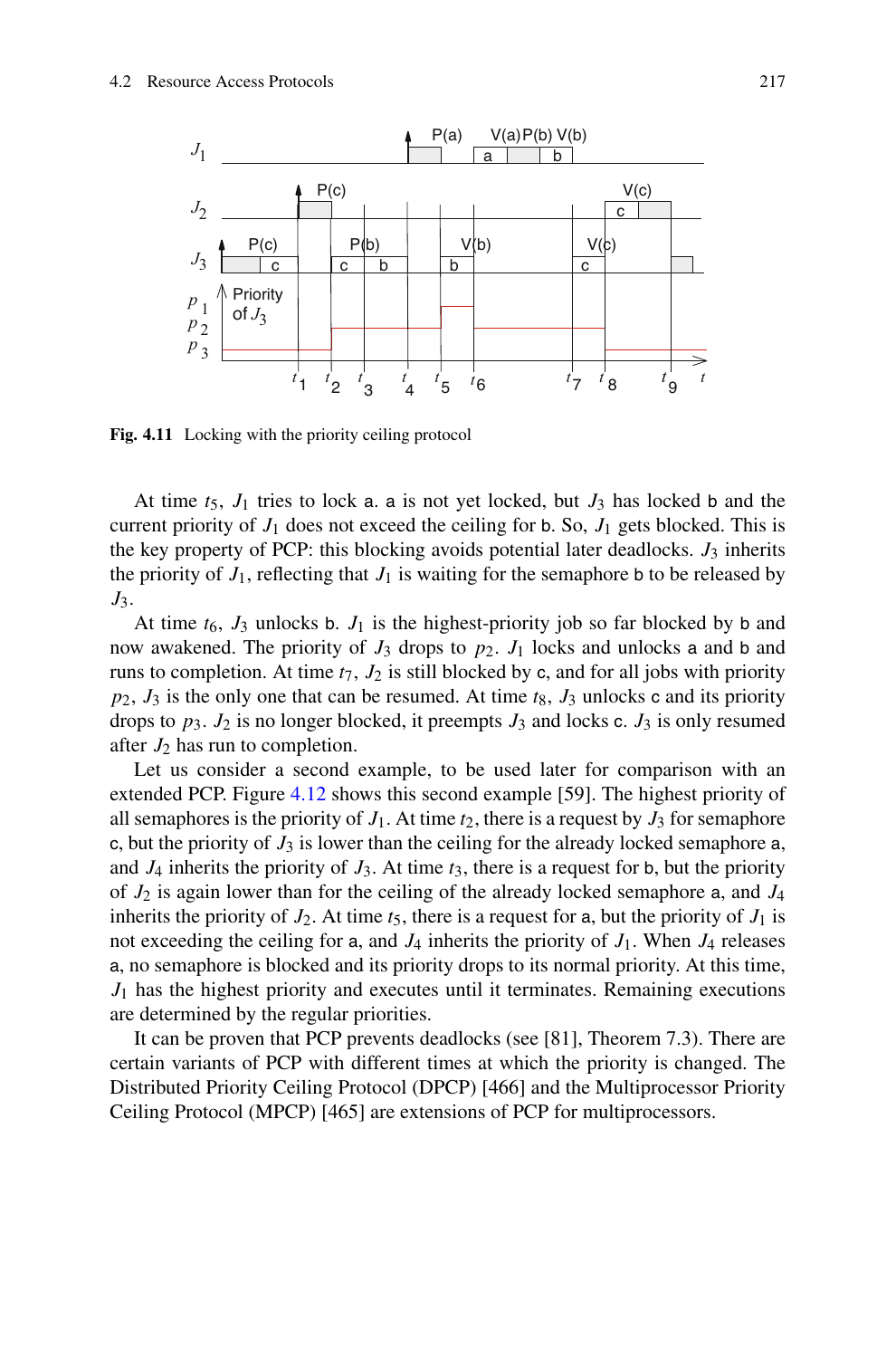

#### *4.2.4 Stack Resource Policy*

In contrast to PCP, the stack resource policy (SRP) supports dynamic priority scheduling, i.e., SRP can be used with dynamic priorities as computed by EDF scheduling (see Sect. 6.2.1 on p. 306). For SRP, we have to distinguish between jobs and tasks. Tasks may be describing repeating computations. Each computation is a job in the sense the term has been used so far. The notion of tasks captures features that apply to a set of jobs, e.g., the same code which needs to be executed periodically. Accordingly, for each task  $\tau_i$  there is a corresponding set of jobs. See also Definition 6.1 on p. 297. SRP does not just consider each job of a task separately but defines properties which apply to tasks globally. Furthermore, SRP supports multi-unit resources, for example, memory buffers. The following values are defined:

- The **preemption level**  $l_i$  of a task  $\tau_i$  provides information about which tasks can be preempted by jobs of  $\tau_i$ . A task  $\tau_i$  can preempt some other task  $\tau_i$  only if  $l_i > l_j$ . We require that, if task  $\tau_i$  arrives after  $\tau_j$  and  $\tau_i$  has a higher priority, then  $\tau_i$  must have a higher preemption level than  $\tau_i$ . For sporadic EDF scheduling (see p. 316), this means that the preemption levels are ordered inversely with respect to the relative deadlines. The larger the deadline, the easier it is to preempt the job. *li* is a static value.
- The **resource ceiling** of a resource is the highest preemption level of the tasks that could be blocked by issuing their maximum request for units of this resource. The resource ceiling is a dynamic value which depends on the number of currently available resource units.
- The **system ceiling** is the highest resource ceiling of all the resources which are currently blocked. This value is dynamic and changes with resource accesses.

SRP blocks the job at the time it attempts to preempt, instead of the time at which it tries to lock: a job can preempt another job if it has the highest priority and its preemption level is higher than the system ceiling. A job is not allowed to start until

<span id="page-15-0"></span>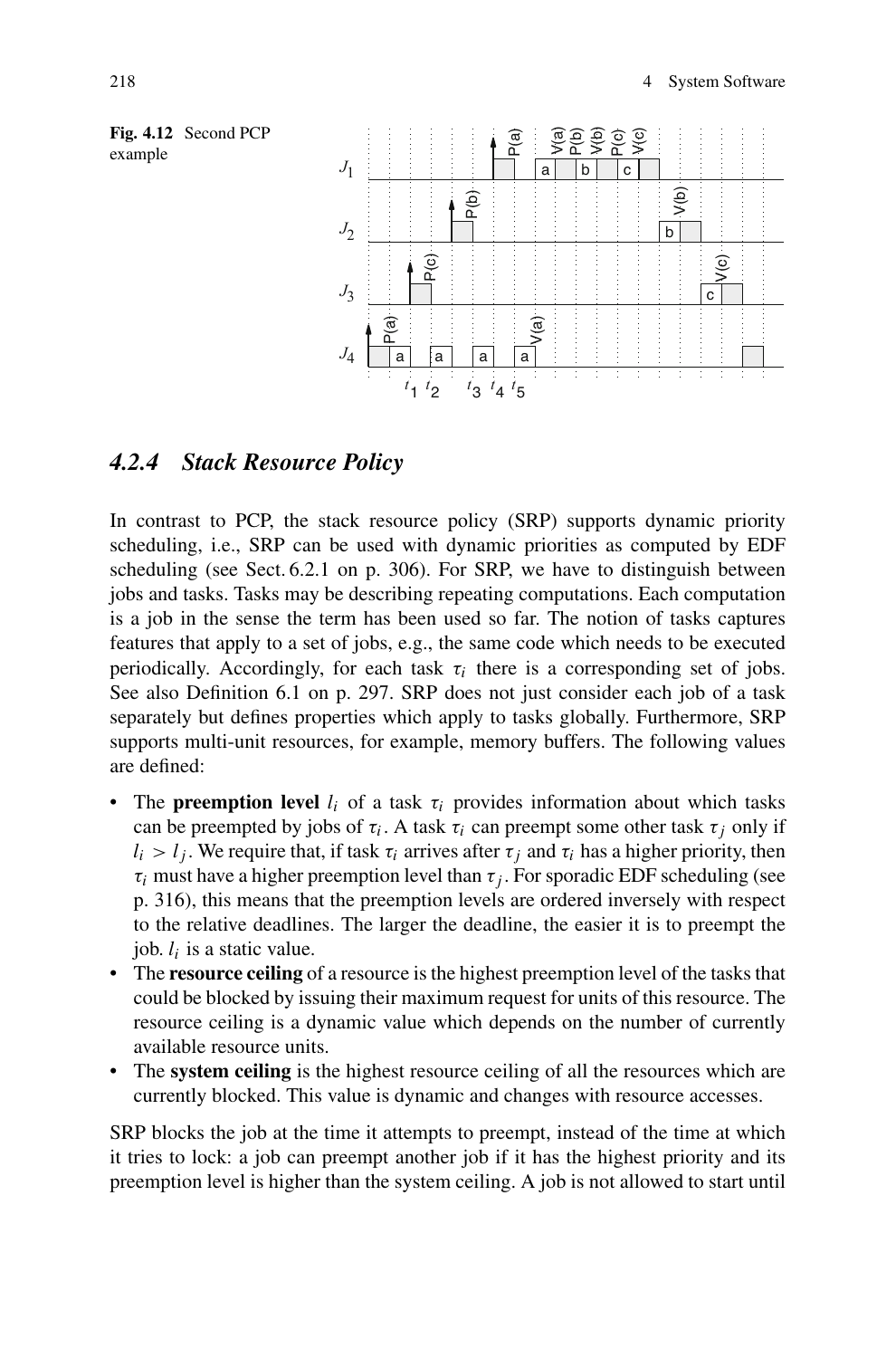<span id="page-16-0"></span>



the resources currently available are sufficient to meet the maximum requirement of every job that could preempt it.

Figure [4.13](#page-16-0) demonstrates the difference between PCP and SRP by means of the example shown in Fig. [4.12](#page-15-0) [59]. For SRP, at time  $t_1$  there is no preemption since the preemption level is not higher than the ceiling. The same happens at *t*4. Overall, SRP has significantly less preemptions than PCP. This property has made SRP a popular protocol.

SRP is called *stack* resource policy, since jobs cannot be blocked by jobs with a lower  $l_i$  and can resume only when the job completes. Hence, jobs on the same level  $l_i$  can share stack space. With many jobs at the same level, a substantial amount of space can be saved.

SRP is also free of deadlocks (see Baker [34]). For more details about SRP, refer also to Buttazzo [81]. PIP, PCP, and SRP protocols have been designed for single processors. A first overview of resource access protocols for multiprocessors was published by Rajkumar et al. [466]. At the time of writing this book, there is not yet a standard resource access protocol for multi-cores (see Baruah et al. [41], Chapter 23).

#### **4.3 ERIKA**

Several embedded systems (such as automotive systems and home appliances) require the entire application to be hosted on small micro-controllers.<sup>[5](#page-16-1)</sup> For that reason, the operating system services provided by the firmware on such systems must be limited to a minimal set of features allowing multi-threaded execution of periodic and aperiodic jobs, with support for shared resources to avoid the priority inversion phenomenon.

<span id="page-16-1"></span><sup>5</sup>This section was contributed by G. Buttazzo and P. Gai (Pisa).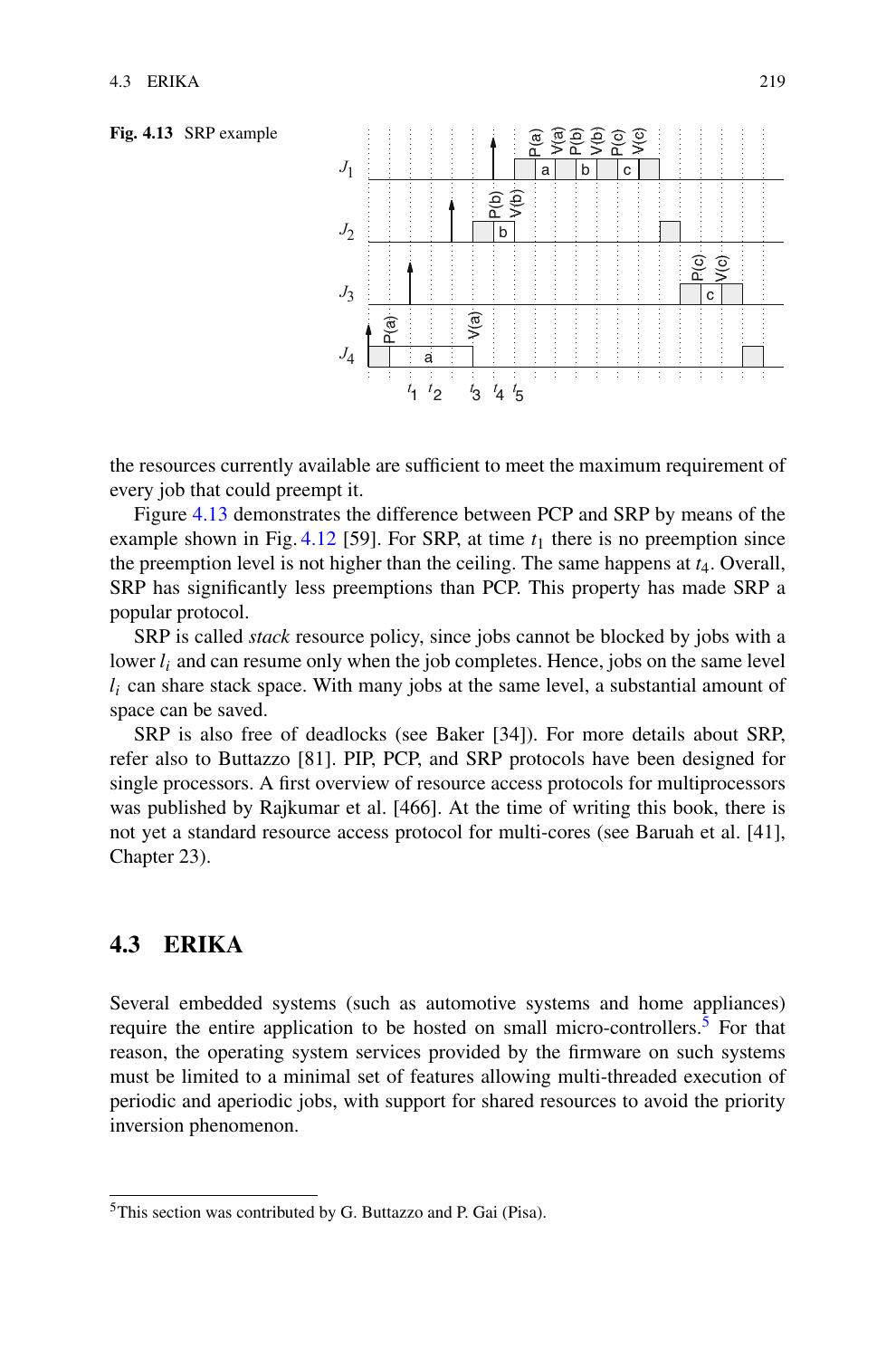Such requirements have been formalized in the 1990s by the OSEK/VDX Consortium [18], which defined the minimal services of a multi-threaded real-time operating system allowing implementations of 1–10 kilobytes of code footprint on 8 bit micro-controllers. The OSEK/VDX API has been recently extended by the AUTOSAR Consortium [28] which provided enhancements to support time protection, scheduling tables for time triggered systems, and memory protection to protect the execution of different applications hosted on the same micro-controller. This section briefly describes the main features and requirements of such systems, considering as a reference implementation the open-source ERIKA Enterprise realtime kernel [157].

The first feature that distinguishes an OSEK kernel from other operating systems is that all kernel objects are *statically* defined at compile time. In particular, most of these systems do not support dynamic memory allocation and dynamic creation of jobs. To help the user in configuring the system, the OSEK/VDX standard provides a configuration language, named OIL, to specify the objects that must be instantiated in the application. When the application is compiled, the OIL compiler generates the operating system data structures, allocating the exact amount of memory needed. This approach allows allocating only the data really needed by the application, to be put in flash memory (which is less expensive than RAM memory on most microcontrollers).

The second feature distinguishing an OSEK/VDX system is the support for *stack sharing*. The reason for providing stack sharing is that RAM memory is very expensive on small micro-controllers. The possibility of implementing a stack sharing system is related to how the code is written.

In traditional real-time systems, we consider the repetitive execution of code. A job corresponds to a single execution of the code. The code to be executed repeatedly is called a **task**. In particular, tasks may be periodically causing the execution of a job. The typical implementation of such a periodic task is structured according to the following scheme:

```
task(x) {
  int local;
  initialization();
  for (;;) {
    do_instance();
    end_instance();
  }
}
```
Such a scheme is characterized by a forever loop containing an instance (job) of the periodic task that terminates with a blocking primitive (end\_instance()), which has the effect of blocking the task until the next activation. When following such a programming scheme (called *extended task* in OSEK/VDX), the task is always present in the stack, even during waiting times. In this case, the stack cannot be shared, and a separate stack space must be allocated for each task.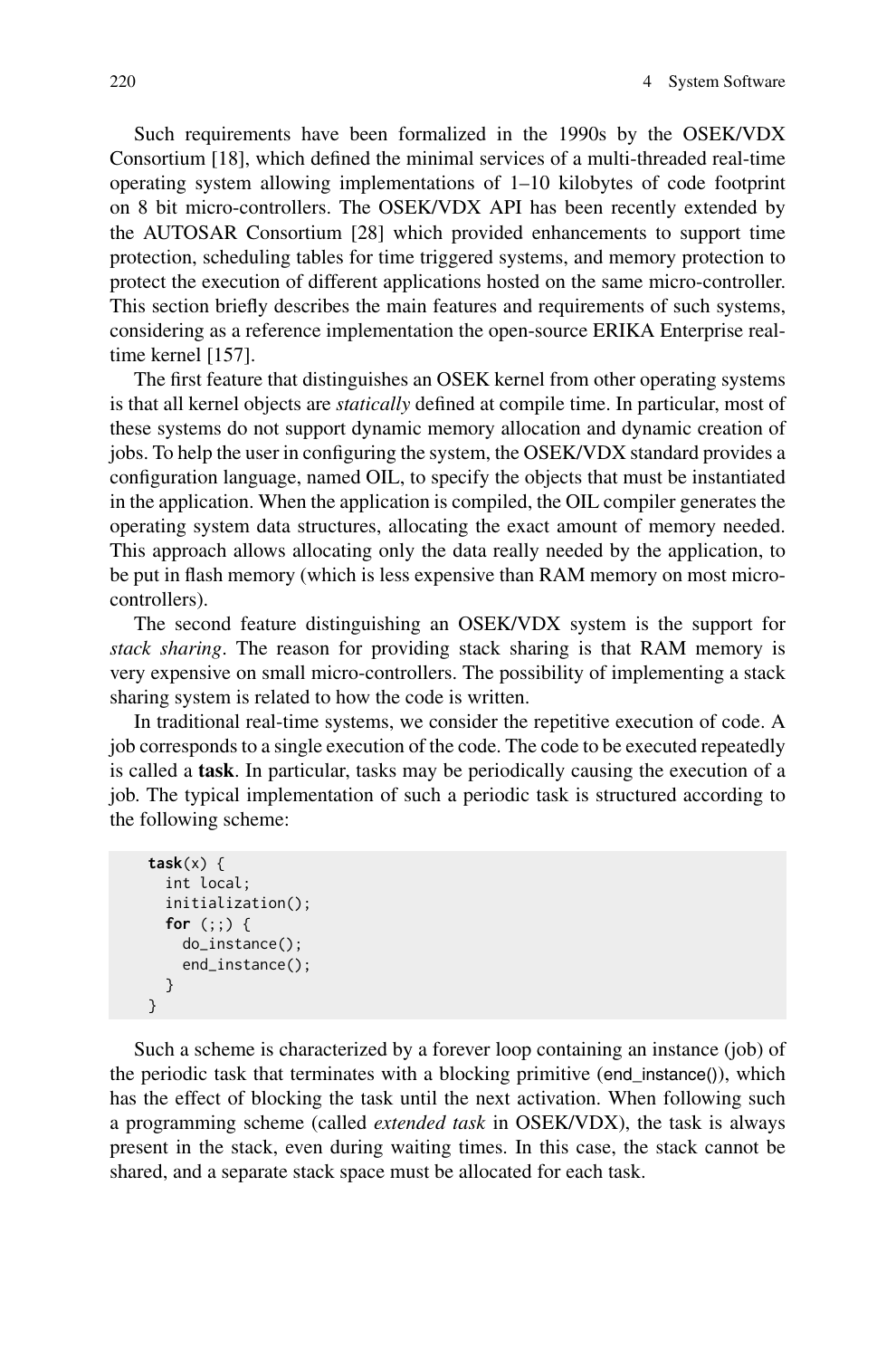The OSEK/VDX standard also provides support for *basic tasks*, which are special tasks that are implemented in a way more similar to functions, according to the following scheme:

```
int local;
task x() {
 do_instance();
}
System_initialization() {
  initialization();
}
```
With respect to extended tasks, in basic tasks, the persistent state that must be maintained between different instances is not stored in the stack, but in global variables. Also, the initialization part is moved to system initialization, because tasks are not dynamically created, but they exist since the beginning. Finally, no synchronization primitive is needed to block the task until its next period, because the task is activated every time a new instance starts. Also, the task cannot call any blocking primitive; therefore it can either be preempted by higher-priority tasks or execute until completion. In this way, the task behaves like a function, which allocates a frame on the stack, runs, and then cleans the frame. For this reason, the task does not occupy stack space between two executions, allowing the stack to be shared among all tasks in the system. ERIKA Enterprise supports stack sharing, allowing all basic tasks in the system to share a single stack, so reducing the overall RAM memory used for this purpose.

Concerning task management, OSEK/VDX kernels provide support for fixed priority scheduling with Immediate Priority Ceiling to avoid the priority inversion problem. The usage of Immediate Priority Ceiling is supported through the specification of the resource usage of each task in the OIL configuration file. The OIL compiler computes the resource ceiling of each task based on the resource usage declared by each task in the OIL file.

OSEK/VDX systems also support non-preemptive scheduling and preemption thresholds to limit the overall stack usage. The main idea is that limiting the preemption between tasks reduces the number of tasks allocated on the system stack at the same time, further reducing the overall amount of required RAM. Note that reducing preemptions may degrade the schedulability of the tasks set; hence the degree of preemption must be traded off with the system schedulability and the overall RAM memory used in the system.

Another requirement for operating systems designed for small micro-controllers is *scalability*, which means supporting reduced versions of the API for smaller footprint implementations. In mass production systems, in fact, the footprint significantly impacts on the overall cost. In this context, scalability is provided through the concept of *conformance classes*, which define specific subsets of the operating system API. Conformance classes are also accompanied by an upgrade path between them, with the final objective of supporting partial implementation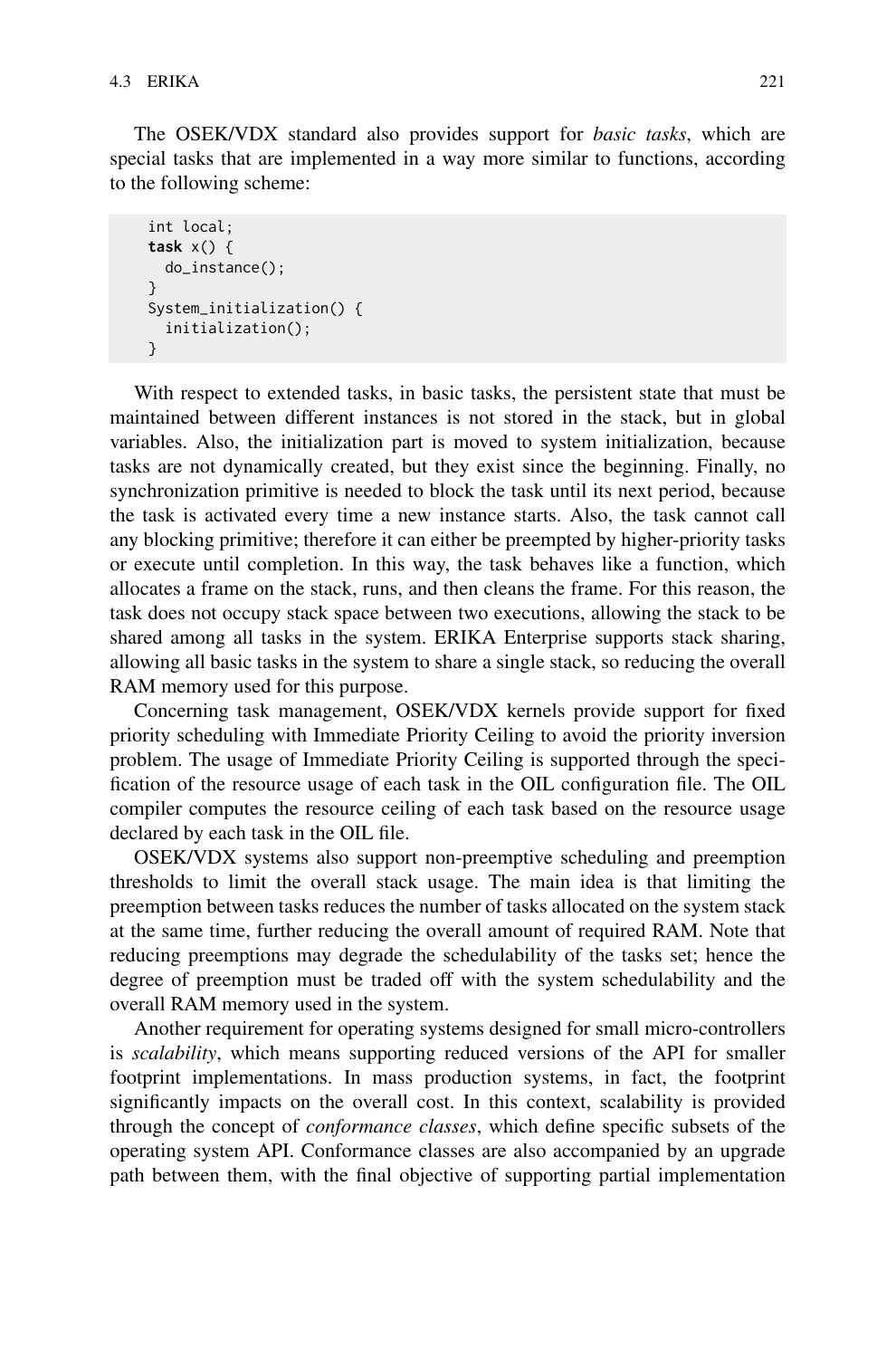of the standard with reduced footprint. The conformance classes supported by the OSEK/VDX standard (and by ERIKA Enterprise) are:

- BCC1: this is the smallest conformance class, supporting a minimum of eight tasks with different priority and one shared resource.
- BCC2: compared to BCC1, this conformance class adds the possibility to have more than one task at the same priority. Each task can have pending activations, that is, the operating system records the number of instances that have been activated but not yet executed.
- ECC1: compared to BCC1, this conformance class adds the possibility to have extended tasks that can wait for an event to appear.
- ECC2: this conformance class adds both multiple activations and extended tasks.

ERIKA Enterprise further extends these conformance classes by providing the following two conformance classes:

- EDF: this conformance class does not use a fixed priority scheduler but an Earliest Deadline First (EDF) Scheduler (see Sect. 6.2.1) optimized for the implementation on small micro-controllers.
- FRSH: this conformance class extends the EDF scheduler class by providing a resource reservation scheduler based on the IRIS scheduling algorithm [380].

Another interesting feature of OSEK/VDX systems is that the system provides an API for controlling interrupts. This is a major difference when compared to POSIX-like systems, where interrupts are an exclusive domain of the operating system and are not exported to the operating system API. The rationale for this is that on small micro-controllers users often want to directly control interrupt priorities; hence it is important to provide a standard way to deal with interrupt disabling/enabling. Moreover, the OSEK/VDX standard specifies two types of Interrupt Service Routines (ISR):

- Category 1: simpler and faster, does not implement a call to the scheduler at the end of the ISR
- Category 2: this ISR can call some primitives that change the scheduling behavior. The end of the ISR is a rescheduling point. ISR1 has always a higher priority of ISR2.

An important feature of OSEK/VDX kernels is the possibility to fine-tune the footprint by removing error-checking code from the production versions, as well as to define hooks that will be called by the system when specific events occur. These features allow for a fine-tuning of the application footprint that will be larger (and safer) when debugging and smaller in production when most bugs will be found and removed from the code.

To support a better debugging experience, the OSEK/VDX standard defines a textual language, named ORTI, which describes where the various objects of the operating system are allocated. The ORTI file is typically generated by the OIL compiler and is used by debuggers to print detailed information about operating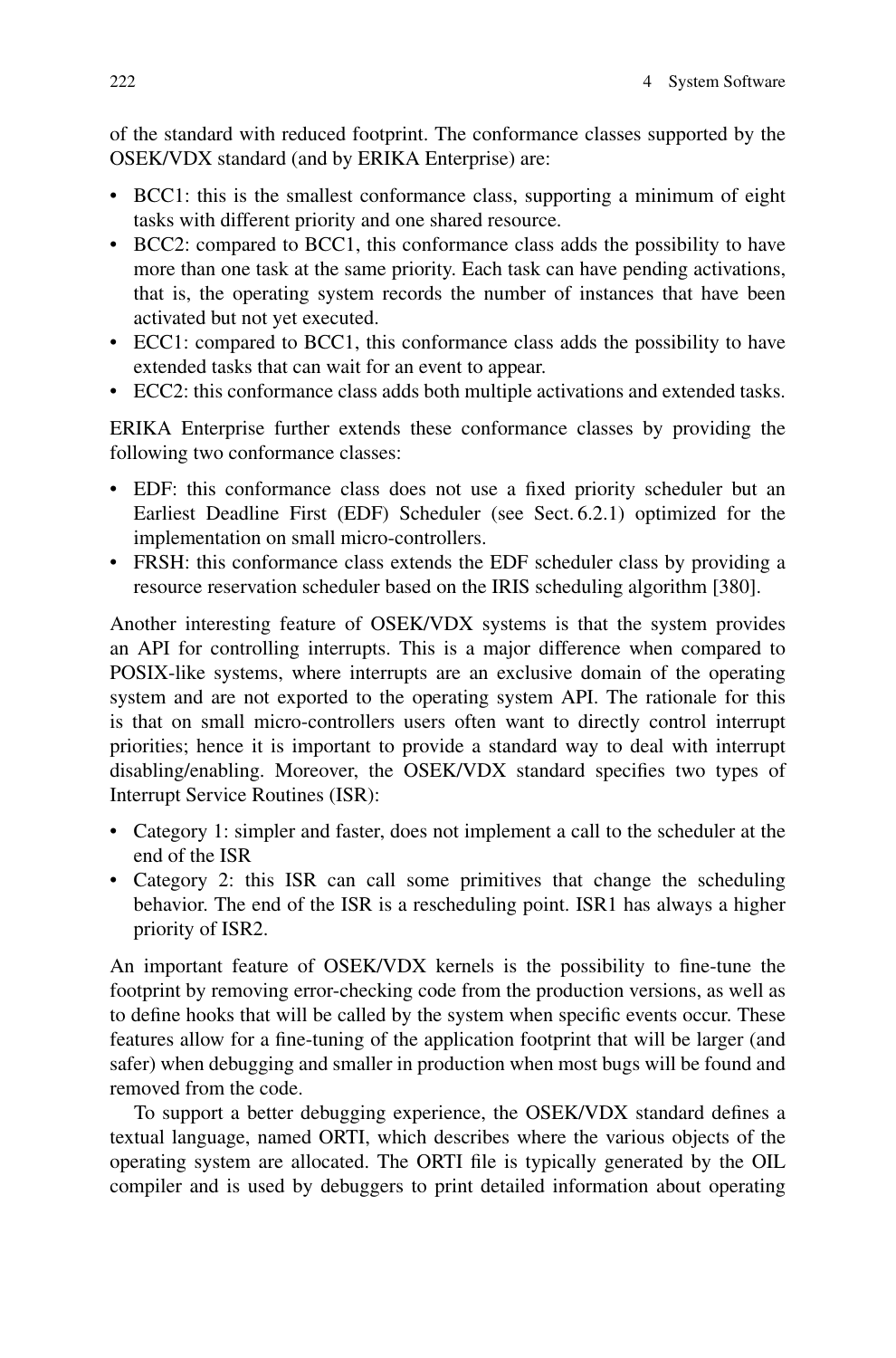system objects defined in the system (e.g., the debugger could print the list of the tasks in an application with their current status).

All the features defined by the OSEK/VDX standard have been implemented in the open-source ERIKA Enterprise kernel [157], for a set of embedded microcontrollers, with a final footprint ranging between 1 and 5 kilobytes of object code. ERIKA Enterprise also implements additional features, like the EDF scheduler, providing an open and free-of-charge operating system that can be used to learn, test, and implement real applications for industrial and educational purposes.

#### <span id="page-20-0"></span>**4.4 Embedded Linux**

Increasing requirements to the functionality of embedded systems, such as Internet connectivity (in particular for the Internet of Things) or sophisticated graphics displays, demand that a large amount of software is added to a typical embedded system's simple operating system. It has been shown that it is possible to add some of this functionality to small embedded real-time operating systems, e.g., by integrating a small Internet protocol (IP) network stack [142]. However, integrating a number of different additional software components is a complex task and may lead to functional as well as security deficiencies.

A different approach, enabled by the exponential growth of semiconductor densities according to Moore's law, is the adaptation of a well-tested code base with the required functionality to run in an embedded context. Here,  $Linux<sup>6</sup>$  has become the OS of choice for a large number of complex embedded applications following this approach, such as Internet routers, GPS satellite navigation systems, network-attached storage devices, smart television sets, and mobile phones. These applications benefit from easy portability—Linux has been ported to more than 30 processor architectures, including the popular embedded ARM, MIPS, and PowerPC architectures—as well as the system's open-source nature, which avoids the licensing costs arising for commercial embedded operating systems.

Adapting Linux to typical embedded environments poses a number of challenges due to its original design as a server and desktop OS. Below, we detail solutions available in Linux to tackle the most common problems that arise in its use in embedded systems.

#### *4.4.1 Embedded Linux Structure and Size*

Strictly speaking, the term "Linux" denotes only the kernel of a Linux-based operating system. To create a complete, working operating system, a number of additional

<span id="page-20-1"></span><sup>&</sup>lt;sup>6</sup>This section on Embedded Linux was contributed by M. Engel (NTNU Trondheim).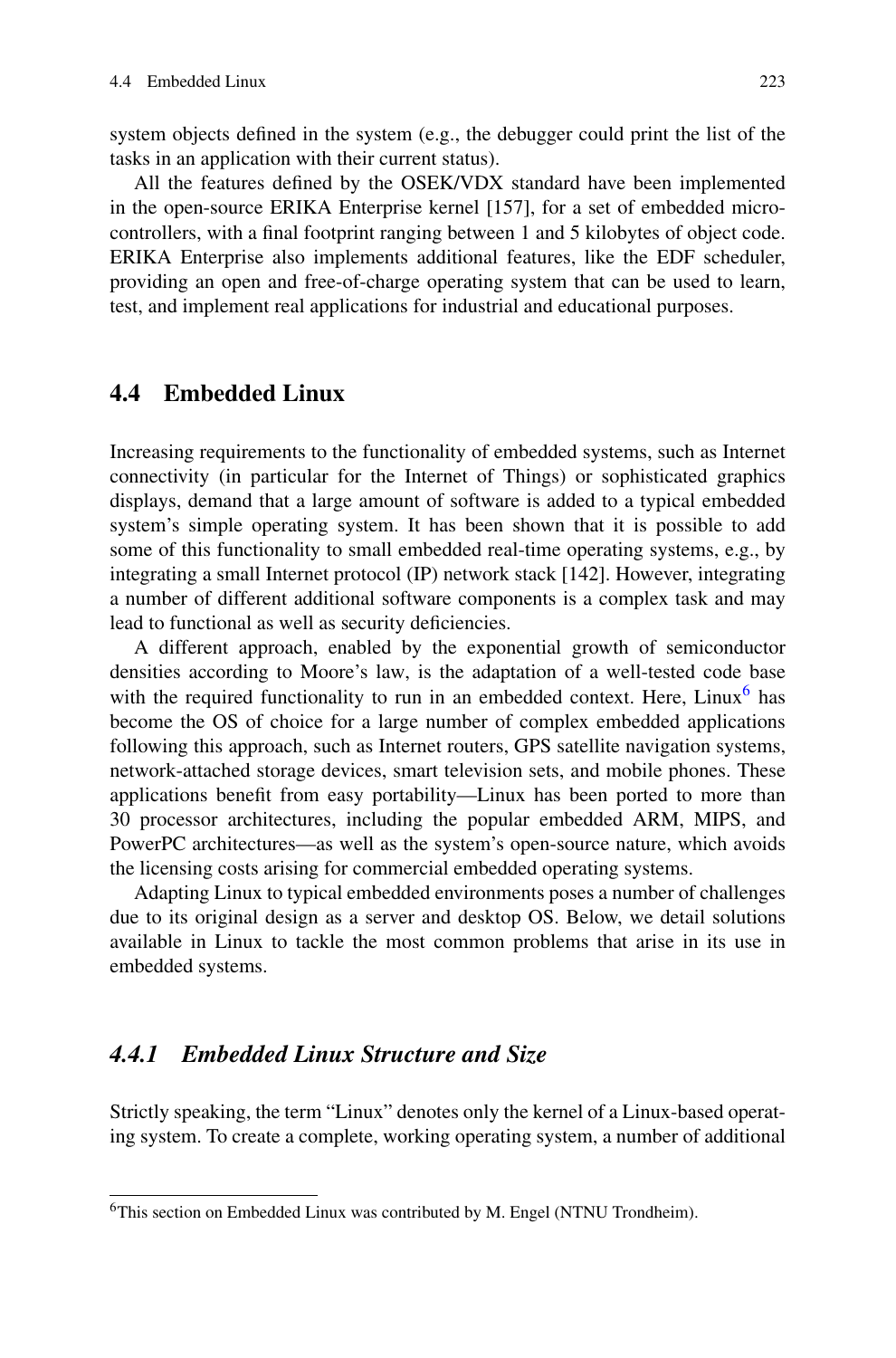

<span id="page-21-0"></span>**Fig. 4.14** Structure of typical Linux-based system

components are required that run on top of the Linux kernel. A configuration for a typical Linux system, including system-level user mode components, is shown in Fig. [4.14.](#page-21-0) On top of the Linux kernel reside a number of—commonly dynamically linked—libraries, which form the basis for system-level tools and applications. Device drivers in Linux are usually implemented as loadable kernel modules; however, restricted user mode access to hardware is also possible.

The open-source nature of Linux allows to tailor the kernel and other system components to the requirements of a given application and platform. This, in turn, results in a small system which enables the use of Linux in systems with restricted memory sizes.

One of the essential components of a Unix-like system is the C library, which provides basic functionality for file I/O, process synchronization and communication, string handling, arithmetic operations, and memory management. The libc variant commonly used in Linux-based systems is GNU libc (glibc). However, glibc was designed with server and desktop systems in mind and, thus, provides much more functionality than typically required in embedded applications. Linux-based Android<sup>®</sup> systems replace glibc with Bionic, a libc version derived from BSD Unix. Bionic is specifically designed to support systems running at lower clock speeds, e.g., by providing a tailored version of the Pthreads multithreading library to efficiently support Android's Dalvik Java VM. Bionic's size is estimated to be about half the size of a typical glibc version.[7](#page-21-1)

Several significantly smaller implementations of libc exist, such as newlib, musl, uClibc, PDCLib, and dietlibc. Each of these is optimized for a specific use case; e.g.,

<span id="page-21-1"></span> $7$ The glibc-shared library size includes internationalization support.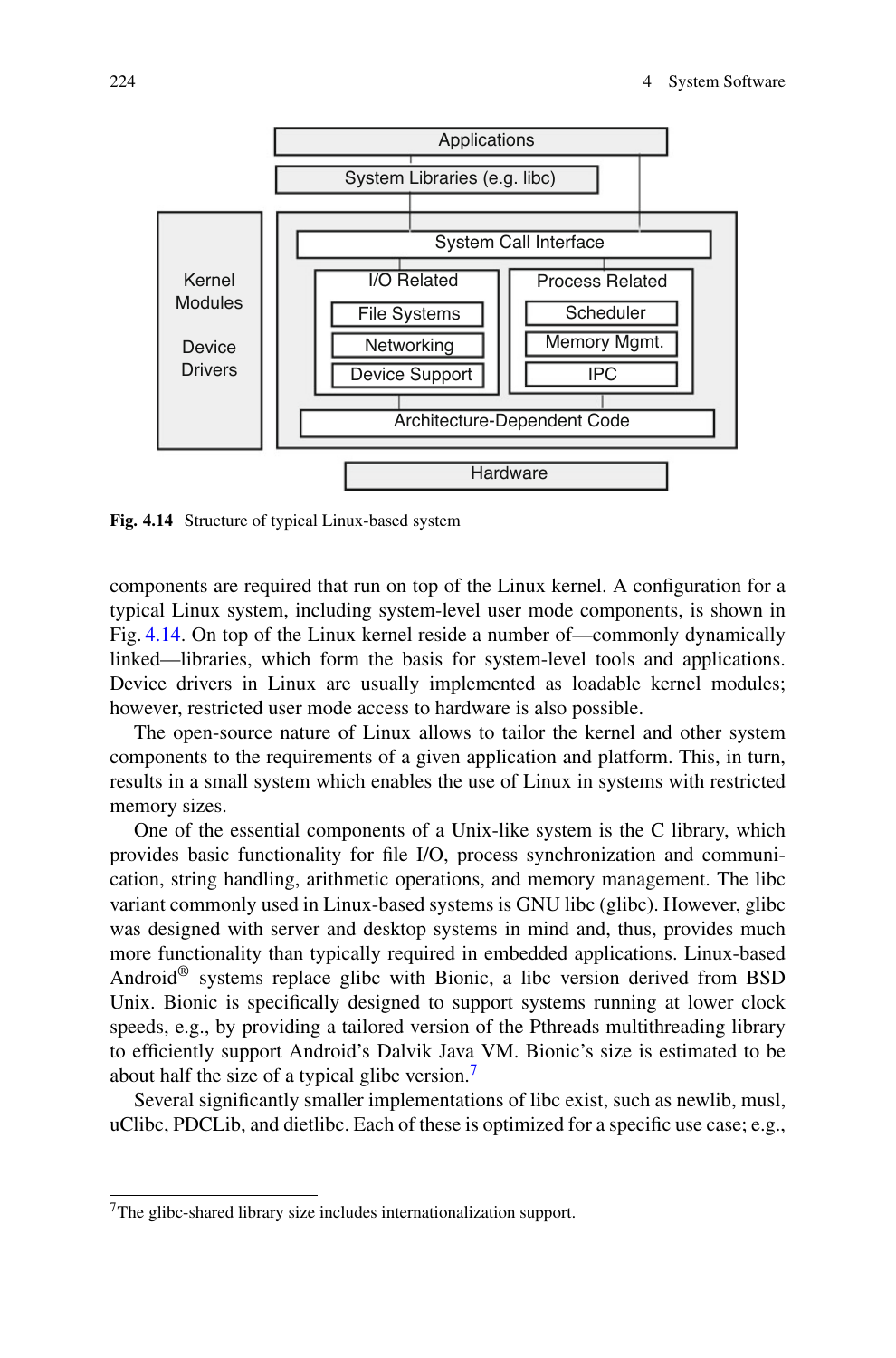| libc version                       | musl     | uClibc   | dietlibc | glibc    |
|------------------------------------|----------|----------|----------|----------|
| Static library size                | $426$ kB | $500$ kB | $120$ kB | $2.0$ MB |
| Shared library size                | 527 kB   | 560 kB   | $185$ kB | 7.9 MB   |
| Minimal static C program size      | $1.8$ kB | $5$ kB   | $0.2$ kB | 662 kB   |
| Minimal static "Hello, World" size | $13$ kB  | $70$ kB  | $6$ kB   | 662 kB   |

<span id="page-22-2"></span>**Fig. 4.15** Size comparison of different Linux libc configurations

musl is optimized for static linking, uClibc was originally designed for MMU-less<sup>[8](#page-22-0)</sup> Linux systems (see below), whereas newlib is a cross-platform libc also available for a number of other OS platforms. Sizes of the related shared library binary files range from 185 kB (dietlibc) to 560 kB (uClibc), whereas the glibc binary is 7.9 MB in size (all numbers taken from  $\times 86$  binaries) according to a comprehensive comparison of different libc implementation features and sizes, compiled by Eta Labs.  $\frac{9}{2}$  $\frac{9}{2}$  $\frac{9}{2}$  Figure [4.15](#page-22-2) gives an overview of the sizes of various libc variants and programs built using the different libraries.

In addition to the C library, the functionality, size, and number of utility programs bundled with the OS can be adapted according to application requirements. These utilities are required in a Linux system to control system startup, operation, and monitoring; examples are tools to mount file systems, to configure network interfaces, or to copy files. As is the case for glibc, a typical Linux system includes a set of tools appropriate for a large number of use cases, most of which are not required on an embedded system.

An alternative to a traditional set of diverse tools is BusyBox, a software that provides a number of simplified essential Unix utilities in a single executable file. It was specifically created for embedded operating systems with very limited resources. BusyBox reduces the overhead introduced by the executable file format and allows code to be shared between multiple applications without requiring a library. A comparison of BusyBox with alternative approaches to provide a small user mode tool set can be found in [531].

#### *4.4.2 Real-Time Properties*

Achieving real-time guarantees in a system based on a general-purpose operating system kernel is one of the most complex challenges in adapting an OS to run in an embedded context. As shown above in Fig. [4.3,](#page-7-0) one common approach is to run the Linux kernel and all Linux user mode processes as a dedicated task of an underlying RTOS, only to be activated when no real-time task needs to run. In Linux, competing approaches exist that follow this design pattern. RTAI

<span id="page-22-0"></span><sup>&</sup>lt;sup>8</sup>See Appendix C for an introduction to MMUs.

<span id="page-22-1"></span><sup>&</sup>lt;sup>9</sup>Available online at [http://www.etalabs.net/compare\\_libcs.html.](http://www.etalabs.net/compare_libcs.html)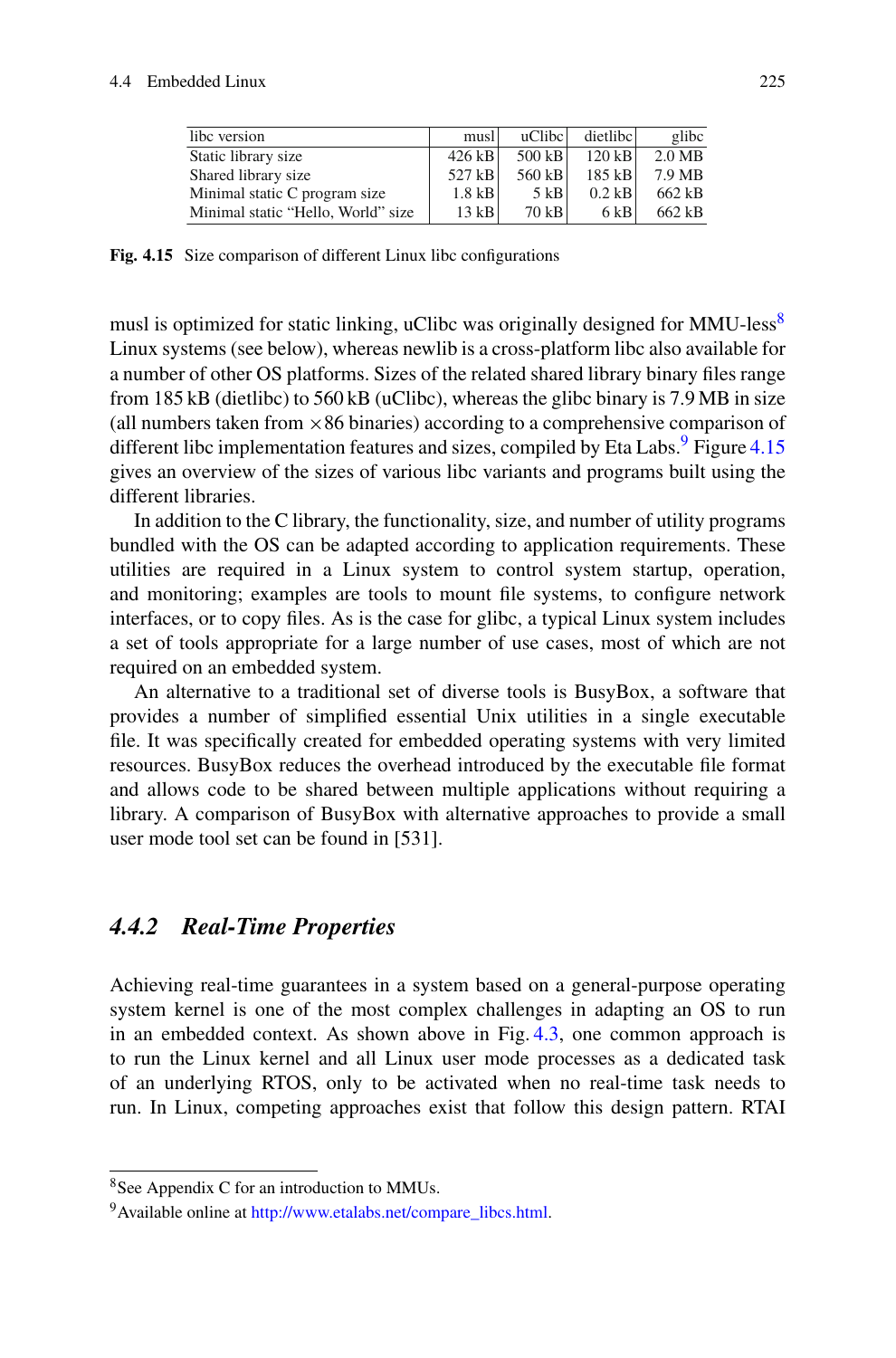(real-time application interface) [138] is based on the Adeos hypervisor,  $\frac{10}{10}$  which is implemented as a Linux kernel extension. Adeos enables multiple prioritized domains (one of which is the Linux kernel itself) to exist simultaneously on the same hardware. On top of this, RTAI provides a service API, for example, to control interrupts and system timers. Xenomai [182] was co-developed with RTAI for several years but became an independent project in 2005. It is based on its own abstract "nucleus" RTOS core, which provides real-time scheduling, timer, memory allocation, and virtual file handling services. Both projects differ in their aims and implementations. However, they share the support for the Real-Time Driver Model (RTDM), a method to unify interfaces for developing device drivers and related applications in real-time Linux systems. The third approach using an underlying real-time kernel is RTLinux [608], developed as a project at the New Mexico Institute of Mining and Technology and then commercialized at the company FSMLabs, which was acquired by Wind River in 2007. The related product was discontinued in 2011. The use of RTLinux in products was controversial, since its initiators vigorously defended their intellectual property, for which they obtained a software patent [607]. The decision to patent the RTLinux methods was not well received by the Linux developer community, leading to spin-offs resulting in the abovementioned RTAI and Xenomai projects.

A more recent approach to add real-time capabilities to Linux, integrated into the kernel as of version 3.14 (2014), is SCHED\_DEADLINE, a CPU scheduling policy based on the Earliest Deadline First (EDF) and Constant Bandwidth Server (CBS) [3] algorithms and supporting resource reservations. The SCHED\_DEADLINE policy is designed to co-exist with other Linux scheduling policies. However, it takes precedence before all other policies to guarantee real-time properties.

Each task  $\tau_i$  scheduled under SCHED\_DEADLINE is associated with a runtime budget  $C_i$  and a period  $T_i$ , indicating to the kernel that  $C_i$  time units are required by that task every  $T_i$  time units, on any processor. For real-time applications,  $T_i$  corresponds to the minimum time elapsing between subsequent activations (releases) of the task, and *Ci* corresponds to the worst case execution time needed by each execution of the task. On addition of a new task to this scheduling policy, a schedulability test is performed and the task is only accepted if the test succeeds. During scheduling, a task is suspended when it tries to run for longer than the pre-allocated budget and deferred to its next execution period. This non workconserving strategy<sup>11</sup> is required to guarantee temporal isolation between different tasks. Thus, on single-processor or partitioned multi-processor systems (with tasks pinned to a specific CPU), all accepted SCHED\_DEADLINE tasks are guaranteed to be scheduled for an overall time equal to their budget in every time window as long as their period.

<span id="page-23-0"></span><sup>10</sup>See [http://home.gna.org/adeos/.](http://home.gna.org/adeos/)

<span id="page-23-1"></span><sup>&</sup>lt;sup>11</sup>This means that the processor may be idle even when tasks could be executed. A definition of the term can be found in Chap. 6 on p. 309.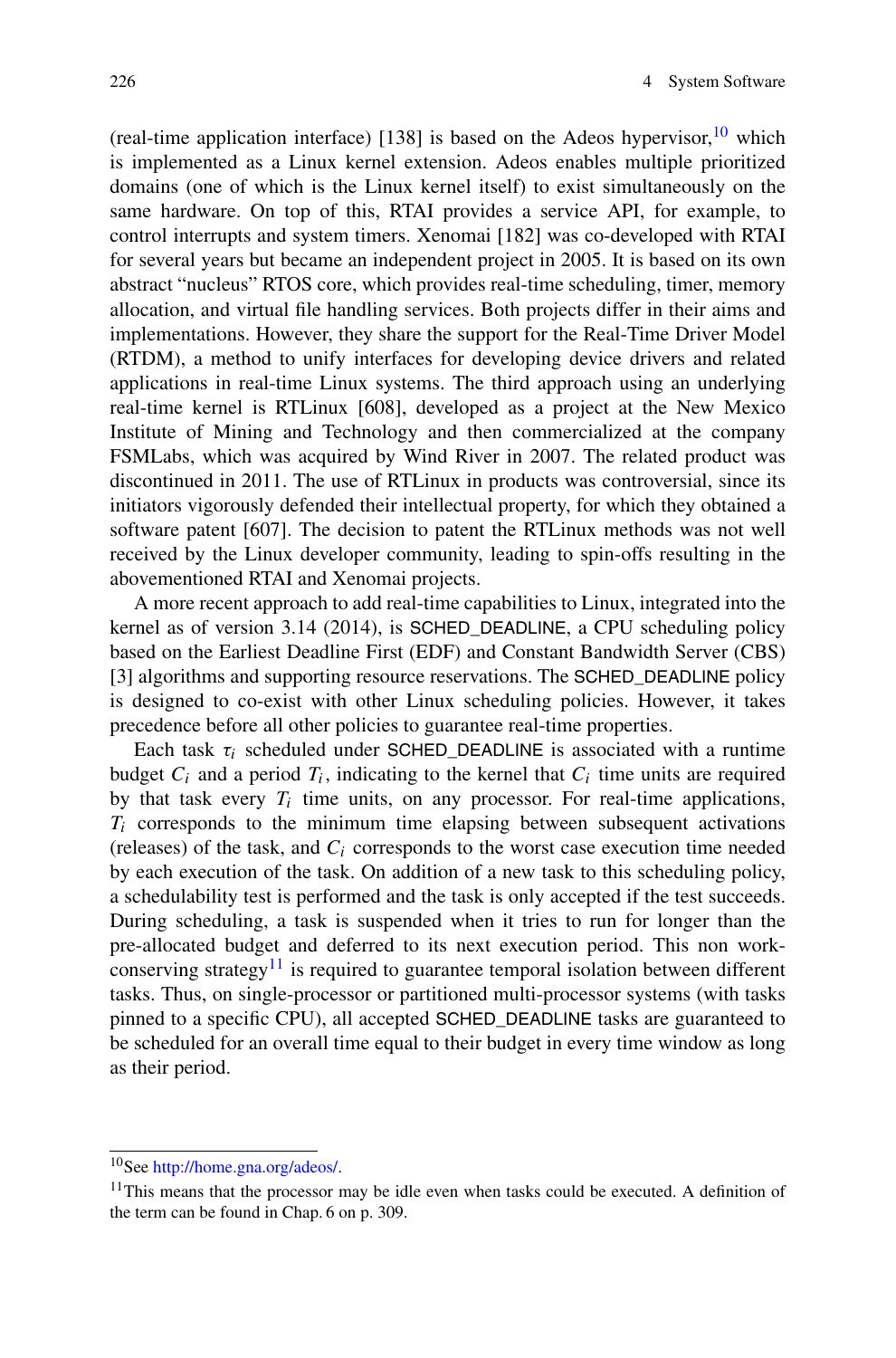| <b>Bitmask</b> | Node Type | <b>Total Node</b><br>Length | Node Header<br><b>CRC</b> | Inode/Direntry |
|----------------|-----------|-----------------------------|---------------------------|----------------|
| 0x1985         |           |                             |                           |                |

<span id="page-24-0"></span>**Fig. 4.16** Structure of the JFFS2 inode content

Common Node Header

In the general case of tasks which are free to migrate on a multi-processor, as SCHED DEADLINE implements global EDF (as described in detail in Sect. 6.3.3), the general tardiness bound for global EDF applies [128]. Benchmarks performed in [336] give an amount of missed deadlines of less than 0.2% when running SCHED DEADLINE on a four-processor system with a utilization of 380% and 0.615% with a utilization of 390%. The numbers cited for a six-processor system are of similar magnitude. Of course, no deadline misses occur on single-processor systems or multi-core systems with processes pinned to a fixed processor core.

#### *4.4.3 Flash Memory File Systems*

Embedded systems pose different requirements to permanent storage than server or desktop environments. Often, there is a large amount of static (read-only) data, whereas the amount of varying data is in many cases quite limited.

Accordingly, file system storage can benefit from these special conditions. Since most of the read-only data in current embedded SoCs is implemented as flash ROM, optimization for this storage is an important aspect for the use of Linux in embedded systems. Accordingly, a number of different file systems specifically designed for using NAND-based flash storage have been developed.

One of the most stable flash-specific file systems available is the log-structured Journaling Flash File System version 2 (JFFS2) [596]. In JFFS2, changes to files and directories are "logged" to flash memory in so-called nodes. Two types of nodes exist, inodes (shown in Fig.  $4.16$ ), which consist of a header with file metadata followed by an optional payload of file data, and dirent nodes, which are directory entries each holding a name and an inode number. Nodes start out as valid when they are created and become obsolete when a newer version has been created in a different place in flash memory. JFFS2 supports transparent data compression by storing compressed data as inode payloads.

However, compared to other log-structured file systems such as Berkeley lfs [473], there is no circular log. Instead, JFFS2 uses blocks, a unit the same size as the erase segment of the flash medium. Blocks are filled with nodes in a bottom-up manner one at a time, as shown in Fig. [4.17.](#page-25-0)

Clean blocks contain only valid nodes, whereas dirty blocks contain at least one obsolete node. In order to reclaim memory, a background garbage collector collects

Specific Node Content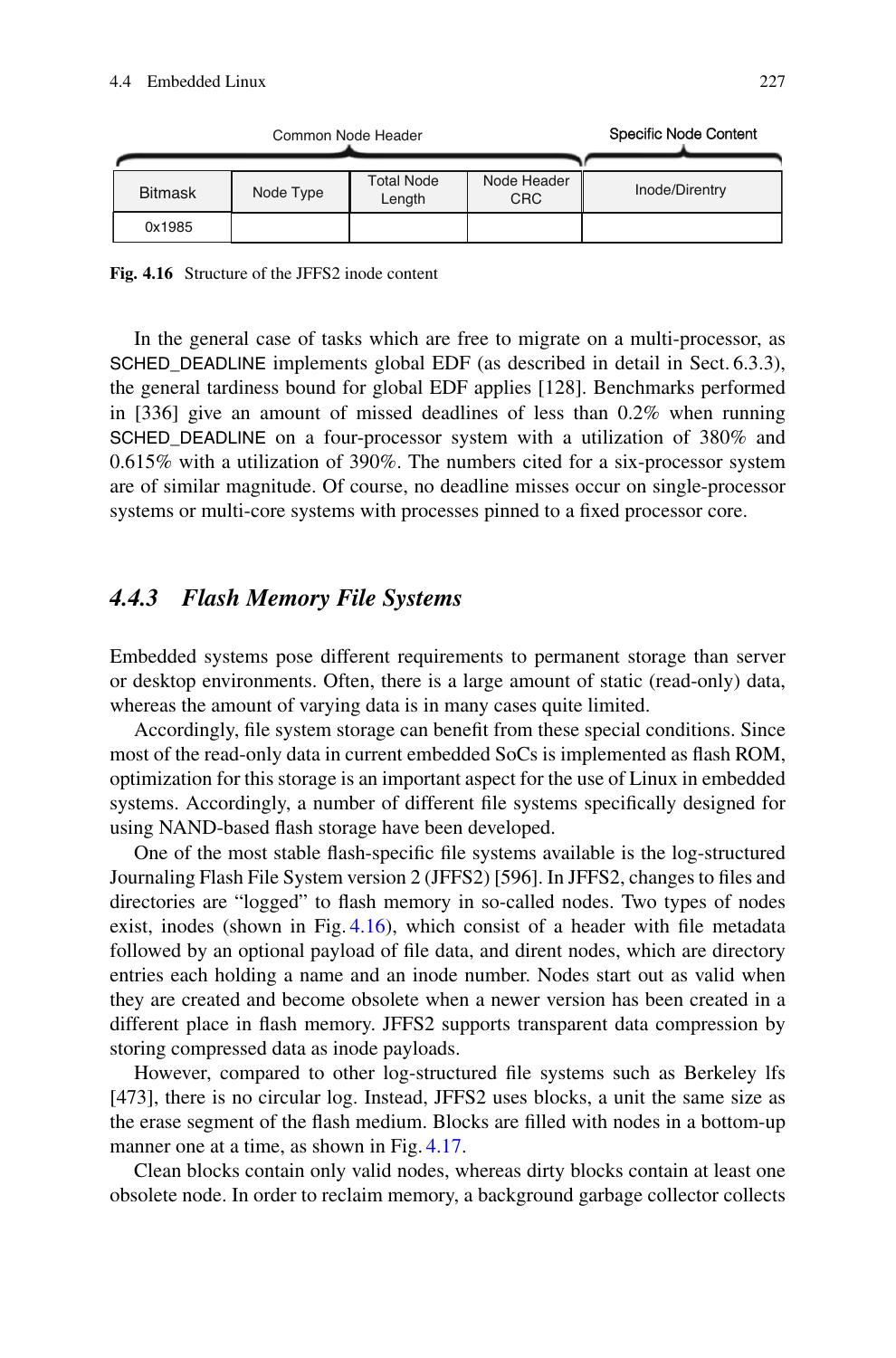|                                        |  | Directory entry node |           |                |              |      |  |  |
|----------------------------------------|--|----------------------|-----------|----------------|--------------|------|--|--|
| User actions                           |  | Version              | Inode $#$ | Parent Inode # | Name         |      |  |  |
| Open a file and                        |  | 001                  | 0x10      | 0x0            | Filename.txt |      |  |  |
| write 512 bytes<br>'aaaaa' at offset 0 |  | inode node           |           |                |              |      |  |  |
|                                        |  | Version              | Offset    | Length         | Data         |      |  |  |
|                                        |  | 0x00<br>0x200<br>001 |           | aaaaa          |              |      |  |  |
|                                        |  | inode node           |           |                |              |      |  |  |
|                                        |  | Version              | Offset    | Length         | Data         |      |  |  |
| Write 6 kB                             |  | 002                  | 0x200     | 0x1000         | bbbbb        |      |  |  |
| 'bbbbb' at<br>offset 512               |  | inode node           |           |                |              |      |  |  |
|                                        |  |                      | Version   | Offset         | Length       | Data |  |  |
|                                        |  | 003                  | 0x1200    | 0x800          | bbbbb        |      |  |  |
|                                        |  | inode node           |           |                |              |      |  |  |
| Write 1 kB<br>'ccccc' at               |  | Version              | Offset    | Length         | Data         |      |  |  |
| offset 256                             |  | 004                  | 0x100     | 0x400          | CCCCC        |      |  |  |

#### **Nodes written in Flash memory**

<span id="page-25-0"></span>**Fig. 4.17** Changes to flash when writing data to JFFS2

dirty blocks and frees them. Valid nodes from dirty blocks are copies into a new block, whereas obsolete blocks are skipped. After copying, the dirty block is marked as free. The garbage collector is also able to consume clean blocks in order to even out the flash memory wear-leveling and prevent localized erasure of blocks in a mostly static file system, as is common in many embedded systems.

#### *4.4.4 Reducing RAM Usage*

Traditionally, Unix-like operating systems treat main memory (RAM) as a cache for secondary storage on disk, i.e., swap space [385]. While this is a useful assumption for desktop and server systems with large disks and equally large memory requirements, it results in a waste of resources for embedded systems, since programs which exist in a system's non-volatile memory have to be loaded into volatile memory for execution. This commonly includes the rather large operating system kernel.

To eliminate this duplication of memory requirements, a number of execute-inplace (XiP) techniques have been developed which allow the direct execution of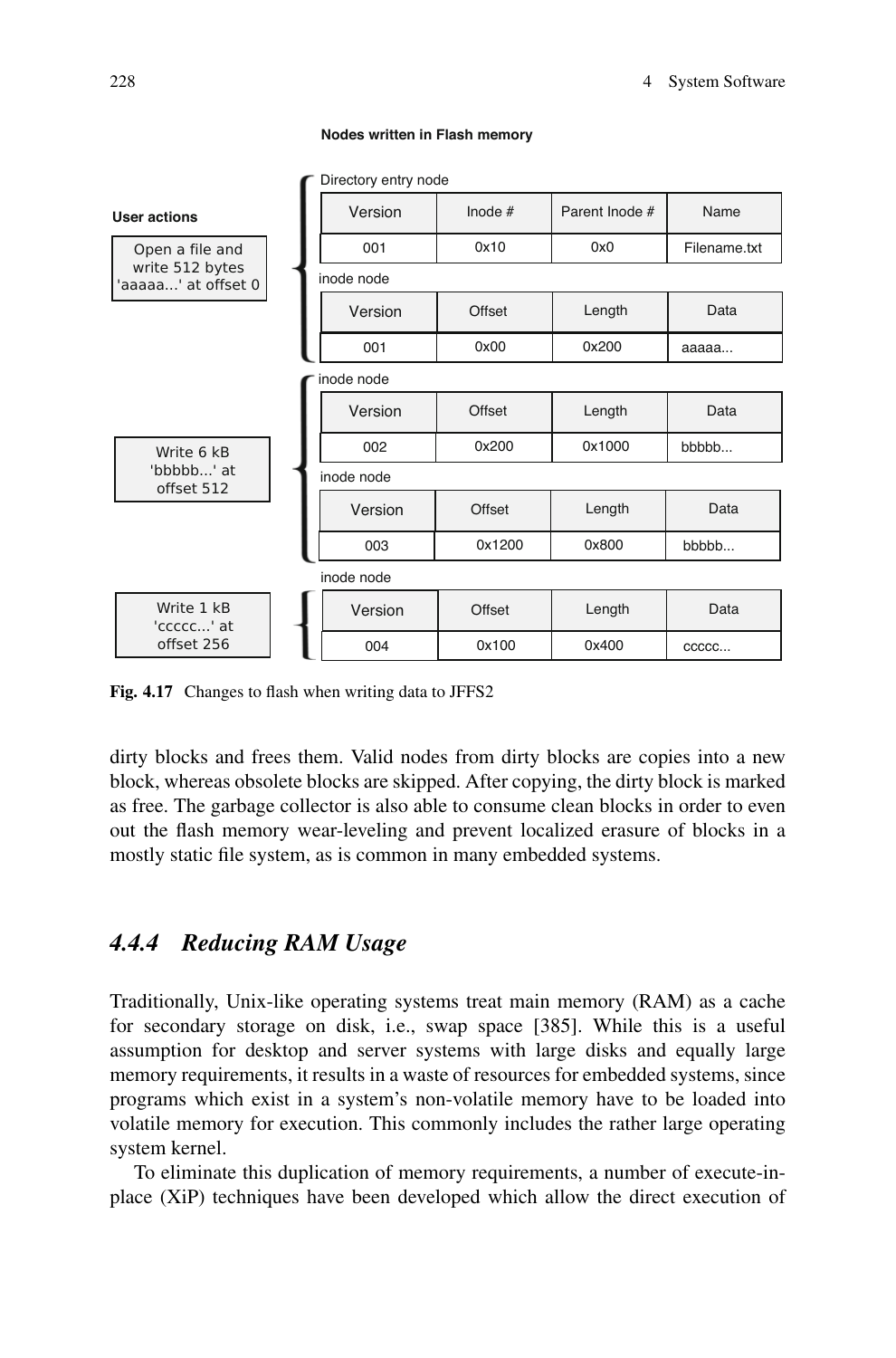program code from flash memory, which is the common approach in most smaller, microcontroller-based systems. However, XiP techniques face two challenges. On the one hand, the non-volatile memory storing the executable code needs to support accesses in byte or word granularity. On the other hand, executable programs are commonly stored in a data format such as ELF, which contains meta information (e.g., symbols for debugging) and needs to be linked at runtime before execution.

Support for XiP techniques is commonly implemented as a special file system, such as the Advanced XiP Filesystem (AXFS) [43], which provides compressed read-only functionality. The use of XiP is especially useful for the kernel itself, which would normally consume a large part of non-swappable memory. Running the kernel from flash memory would make more memory available for user-space code. XiP for user mode code itself is less useful, since the kernel only loads required text pages of an executable in virtual memory-enabled systems. Thus, RAM usage for program code is automatically minimized.

Providing the byte- or word-granularity accesses required for XiP is mostly a question of cost in current systems. The commonly used NAND flash technology, as used in flash disks, SD cards, and SSDs, is inexpensive but only allows blocklevel accesses, similar to hard disks. NOR flash is a flash technique supporting random accesses; thus it is suitable for implementing XiP techniques. However, NOR flash tends to be an order of magnitude more expensive than NAND flash and is commonly somewhat slower than system RAM. As a consequence, equipping a system with more RAM instead of a large NOR flash and not using XiP techniques is a sensible design choice for most systems.

#### *4.4.5 uClinux: Linux for MMU-Less Systems*

One final resource restriction is apparent in low-end microcontroller systems, such as ARM's Cortex-M series. The processor cores in these SoCs were developed for typical real-time OS scenarios, which often use a simple library OS approach, as described for ERIKA above. Thus, they lack crucial OS support hardware such as a paging memory management unit (see Appendix C). However, the large address space and relatively high clock speeds of these microcontrollers enable running a Linux-like operating system with some restrictions. Thus, uClinux was created as a derivative of the Linux kernel for MMU-less systems. Since kernel version 2.5.46, uClinux support is available in the mainstream kernel source tree for a number of architectures including ARM7TDMI, ARM Cortex-M3/4/7/R, MIPS, M68k/ColdFire, as well as FPGA-based softcores such as Altera Nios II, Xilinx MicroBlaze, and Lattice Mico32.

The lack of memory management hardware in uClinux-supported platforms comes with a number of disadvantages. An obvious drawback is the lack of memory protection, so any process is able to read and write other processes' memory. The lack of an MMU also has consequences for the traditional Unix process creation approach. Commonly, processes in Unix are created as a copy of an existing process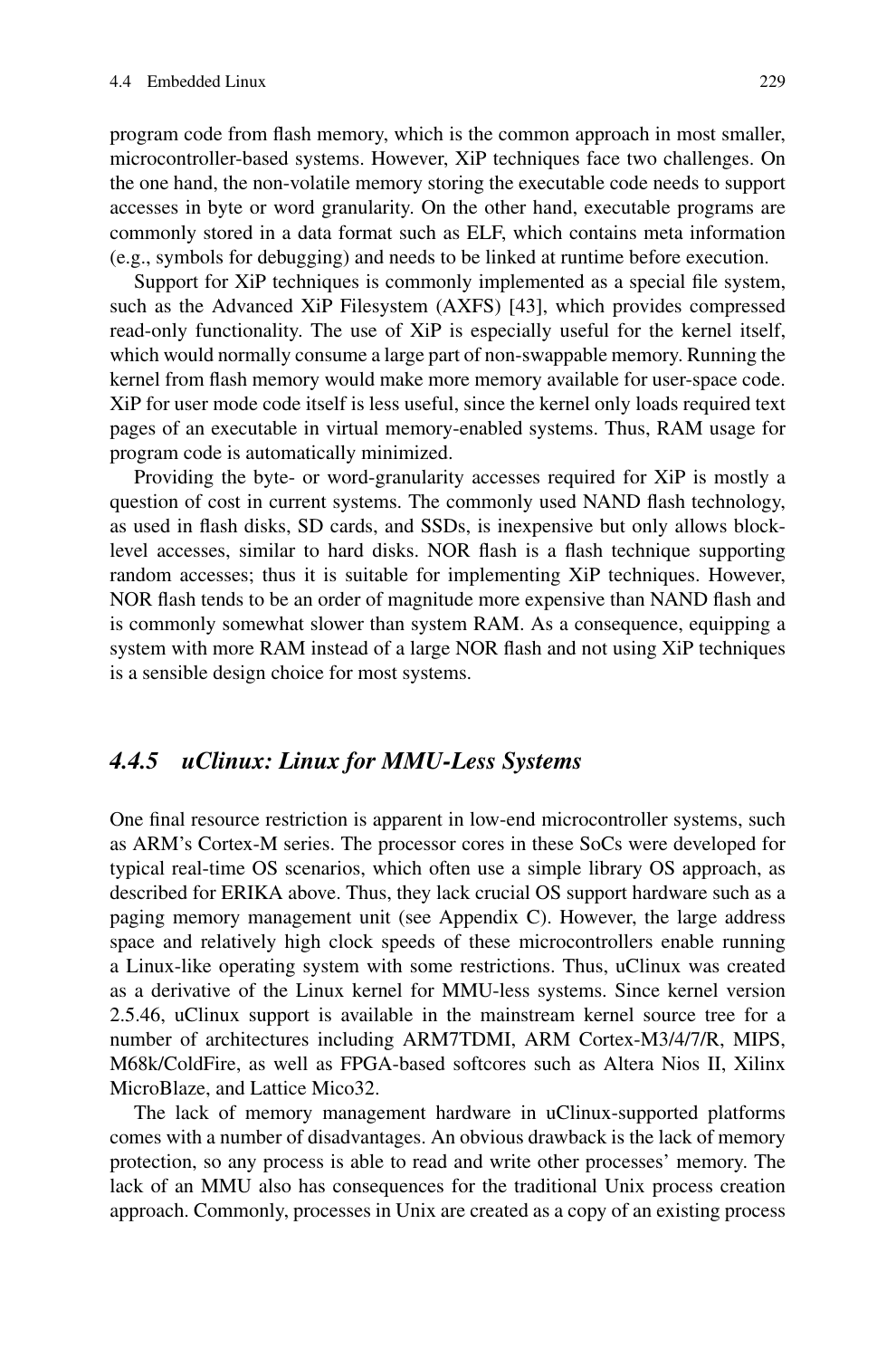using the fork() system call [470]. Instead of creating a physical copy in memory, which would require copying potentially large amounts of data, only the page table entries of the process executing fork() are replicated and point to physical page frames of the parent process. When the newly created process memory starts to differ from its parent due to data writes, only the affected page frames are copied on demand using a copy-on-write strategy. The lack of hardware support for copy-onwrite semantics and the overhead involved in actually copying pages result in the fork() system call being unavailable in uClinux.

Instead, uClinux provides the vfork() system call. This system call makes use of the fact that most Unix-style processes immediately call exec() after a fork to start a different executable file by overloading their memory image with text and data segments of that different binary:

```
pid_t childPID;
childPID = vfork();
if (childPID == \theta) { // in child process
   execl("/bin/sh", "sh", 0);
}
printf("Parent program running again, child PID is %d", childPID);
```
The direct calling of exec() after vfork() implies that the complete address space of the newly created process will be replaced in any case and only a small part of the executable calling vfork() is actually used. In contrast to standard Unix behavior, vfork guarantees that the parent process is stopped after forking until the child process has called the exec() system call. Thus, the parent process is unable to interfere with the execution of the child process until the new program image has been loaded. However, some restrictions have to be observed to guarantee safe operation of vfork(). It is not permitted to modify the stack in the created child process, i.e., no function calls may be executed before exec. As a consequence, returning from vfork in case of an error, e.g., insufficient memory or inability to execute the new program, is impossible, since this would modify the stack. Instead, it is recommended to exit() from the child process in case of a problem.

To summarize, uClinux is a way to use some Linux functionality on lowend, microcontroller-style embedded systems. However, the on-chip memory even in high-end microcontrollers is restricted to several hundreds of kB. A minimal uClinux version, however, requires about 8 MB RAM, so the addition of an external RAM chip is essential. For systems offering a smaller memory footprint, more traditional RTOS systems are still the more feasible solution.

#### *4.4.6 Evaluating the Use of Linux in Embedded Systems*

In addition to technical criteria, the decision whether to base an embedded system on Linux also has to consider legal and business questions.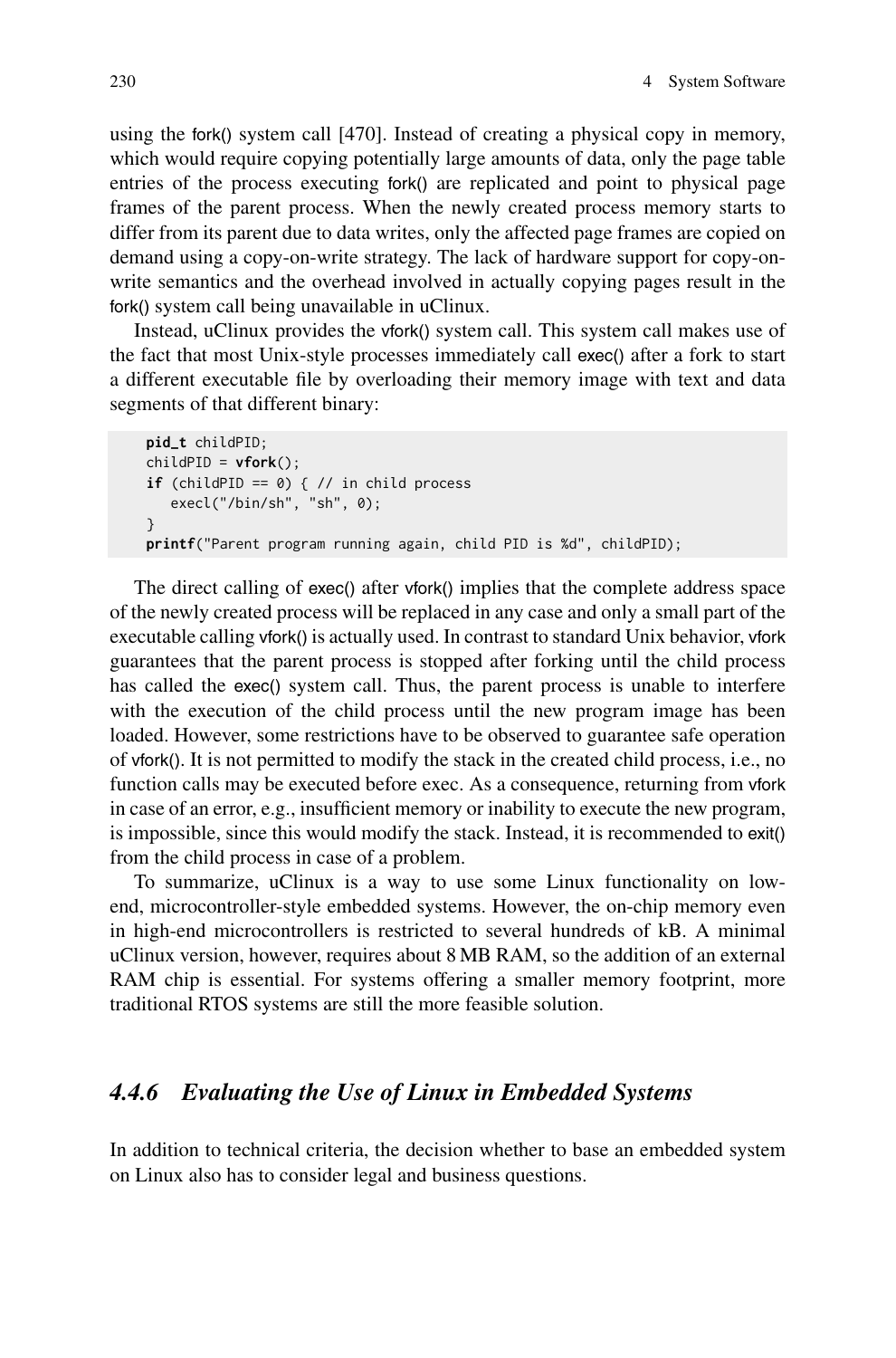On the technical side, Linux includes support for a large number of CPU architectures, SoCs, and peripheral devices as well as communication protocols commonly used in embedded applications, such as Internet protocol TCP/IP, CAN, Bluetooth<sup>®</sup> or IEEE802.15.4/ZigBee<sup>®</sup>. It provides a POSIX-like API that enables easy porting of existing code, not only written in C or  $C_{++}$  but also in scripting languages such as Python or Lua and even more specialized languages like Erlang. Linux development tools are available free of charge and can easily be integrated into development toolflows utilizing IDEs such as Eclipse and continuous integration testing services such as Jenkins. While in general, the Linux code base is well tested, the quality of support varies with the targeted platform. When utilizing a less common hardware platform, it is recommended to thoroughly investigate the stability of CPU and driver support. One drawback of using Linux is the inherent complexity of the large code base, requiring a good insight into and experience with the system to debug problems. However, a number of semiconductor manufacturers and third-party companies offer commercial support for embedded Linux, including the provisioning of complete board support packages (BSPs) for a number of reference designs.

From a business perspective, the obvious benefit of using Linux is the availability of its source code free of cost. However, the GPL License version  $2^{12}$  governing the kernel source code also requires that the source code for modifications to the existing code base is provided along with the binary code. This might jeopardize trade secrets of hardware components or violate non-disclosure agreements with hardware intellectual property owners. For some hardware, such as GPU drivers, this is circumvented by the inclusion of binary code "blobs" which are loaded by an open-source device driver stub. However, this approach is being actively discouraged by the Linux kernel developers.

An increasingly serious problem is the security of embedded systems built on Linux, especially in the context of the Internet of Things. Many security problems affecting the Linux kernel also apply to embedded Linux. Inexpensive consumer devices, such as Internet-based cameras, routers, and mobile phones, rarely receive software updates but may be in active use for many years. This exposes them to security vulnerabilities which are already being actively exploited, e.g., for distributed denial-of-service attacks (DDOS) emanating from thousands of hijacked embedded Linux devices. As a consequence, the cost of continually updating devices in production as well as legacy devices in the field has to be considered in order to provide secure systems.

<span id="page-28-0"></span><sup>12</sup>See [http://www.gnu.org/licenses/gpl-2.0.html.](http://www.gnu.org/licenses/gpl-2.0.html)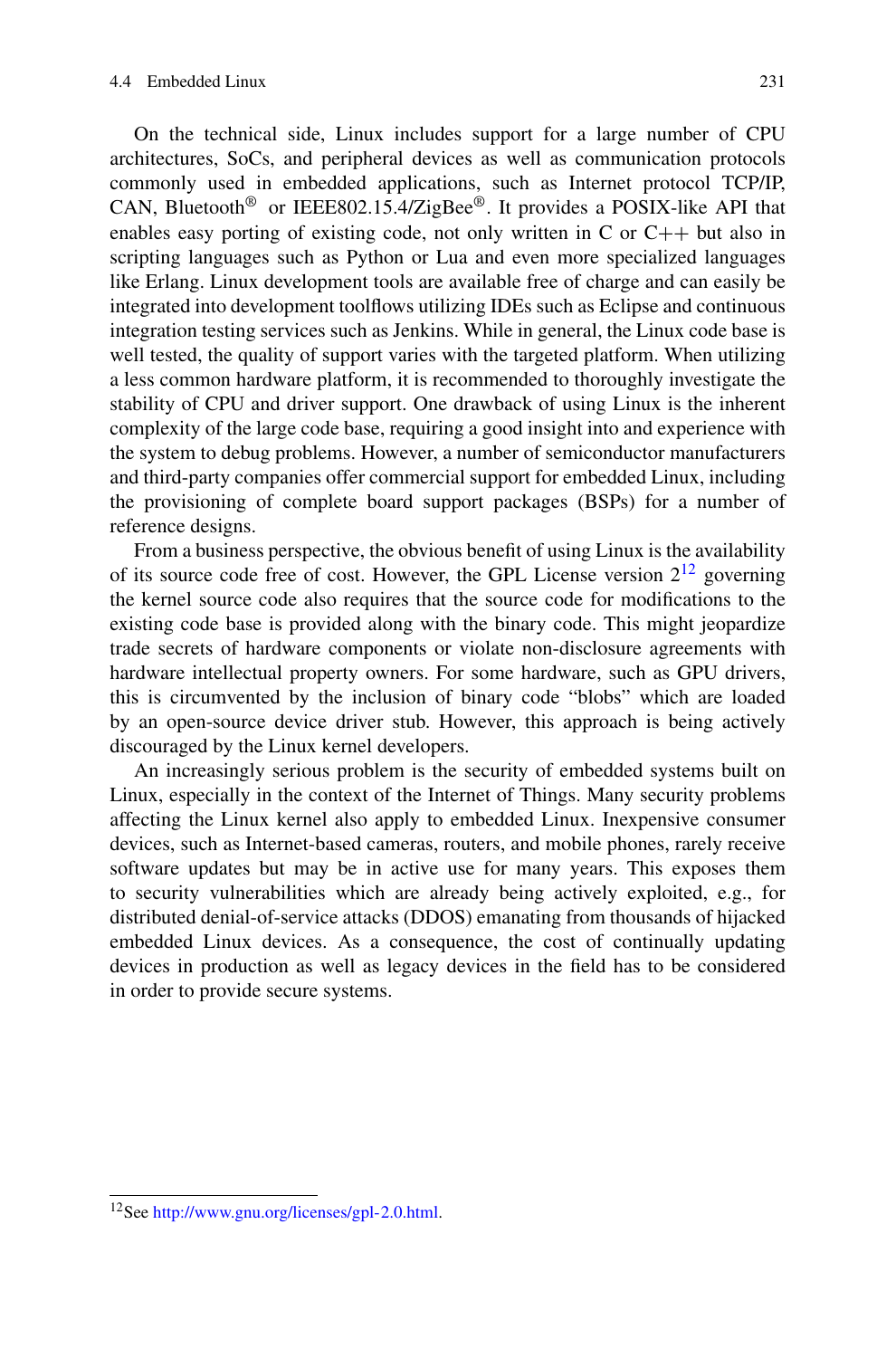### **4.5 Hardware Abstraction Layer**

Hardware abstraction layers (HALs) provide a way for accessing hardware through a hardware-independent application programming interface (API). For example, we could come up with a hardware-independent technique for accessing timers, irrespective of the addresses to which timers are mapped. Hardware abstraction layers are used mostly between the hardware and operating system layers. They provide software intellectual property (IP), but they are neither part of operating systems nor can they be classified as middleware. A survey over work in this area is provided by Ecker, Müller, and Dömer [145].

#### **4.6 Middleware**

Communication libraries provide a means for adding communication functionality to languages lacking this feature. They add communication functionality on top of the basic functionality provided by operating systems. Due to being added on top of the OS, they can be independent of the OS (and obviously also of the underlying processor hardware). As a result, we will obtain communication-oriented cyberphysical systems. Such communication is needed for the Internet of Things (IoT). There is a trend toward supporting communication within some local system as well as communication over longer distances. The use of Internet protocols in general is becoming more popular. Frequently, such protocols enable **secure communication**, based on en- and decryption (see p. 196). The corresponding algorithms are a special case of middleware.

### *4.6.1 OSEK/VDX COM*

 $OSEK/VDX<sup>®</sup> COM$  is a special communication standard for the  $OSEK$  automotive operating systems  $[441]$ .<sup>[13](#page-29-0)</sup> OSEK COM provides an "Interaction Layer" as an application programming interface (API) through which internal communication (communication within one ECU) and external communication (communication with other ECUs) can be performed. OSEK COM specifies just the functionality of the Interaction Layer. Conforming implementations must be developed separately.

The Interaction Layer communicates with other ECUs via a "Network Layer" and a "Data Link" layer. Some requirements for these layers are specified by OSEK COM, but these layers themselves are not part of OSEK COM. This way, communication can be implemented on top of different network protocols.

<span id="page-29-0"></span><sup>&</sup>lt;sup>13</sup>OSEK is a trademark of Continental Automotive GmbH.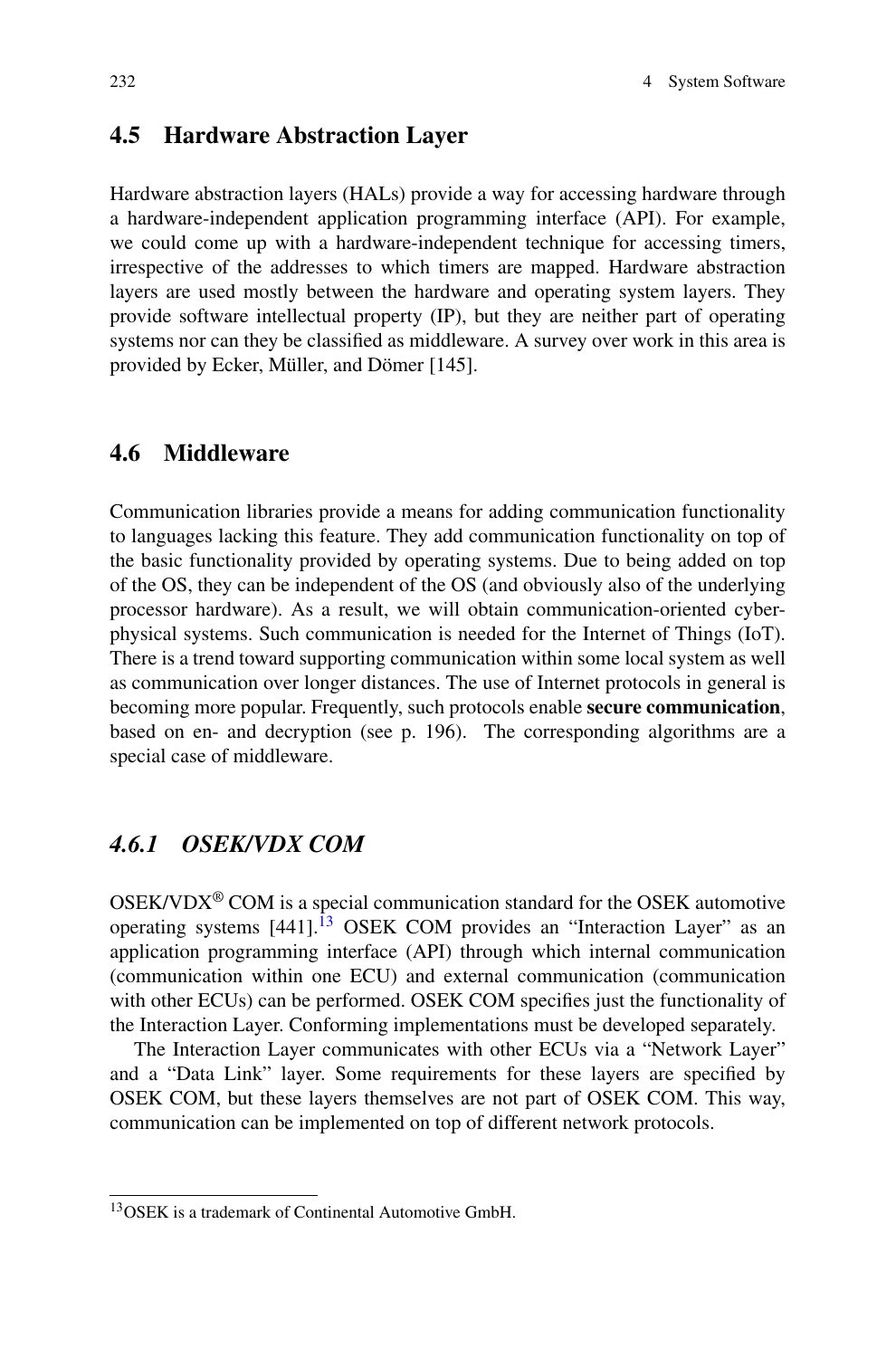<span id="page-30-0"></span>**Fig. 4.18** Access to remote objects using CORBA



OSEK COM is an example of communication middleware dedicated toward embedded systems. In addition to middleware tailored for embedded systems, many communication standards developed for non-embedded applications can be adopted for embedded systems as well.

#### *4.6.2 CORBA*

CORBA® (Common Object Request Broker Architecture) [433] is one example of such adopted standards. CORBA facilitates the access to remote services. With CORBA, remote objects can be accessed through standardized interfaces. Clients are communicating with local stubs, imitating the access to the remote objects. These clients send information about the object to be accessed as well as parameters (if any) to the Object Request Broker (ORB; see Fig. [4.18\)](#page-30-0). The ORB then determines the location of the object to be accessed and sends information via a standardized protocol, e.g., the IIOP protocol, to where the object is located. This information is then forwarded to the object via a skeleton, and the information requested from the object (if any) is returned using the ORB again.

Standard CORBA does not provide the predictability required for real-time applications. Therefore, a separate real-time CORBA (RT-CORBA) standard has been defined [428]. A very essential feature of RT-CORBA is to provide *end-toend predictability of timeliness in a fixed priority system*. This involves *respecting thread priorities between client and server for resolving resource contention* and bounding the latencies of operation invocations. One particular problem of real-time systems is that thread priorities might not be respected when threads obtain mutually exclusive access to resources. The priority inversion problem (see p. [212\)](#page-9-0) has to be addressed in RT-CORBA. RT-CORBA includes provisions for bounding the time during which such priority inversion can happen. RT-CORBA also includes facilities for thread priority management. This priority is independent of the priorities of the underlying operating system, even though it is compatible with the realtime extensions of the POSIX standard for operating systems [201]. The thread priority of clients can be propagated to the server side. Priority management is also available for primitives providing mutually exclusive access to resources. The priority inheritance protocol just described must be available in implementations of RT-CORBA. Pools of pre-existing threads avoid the overhead of thread creation and thread construction.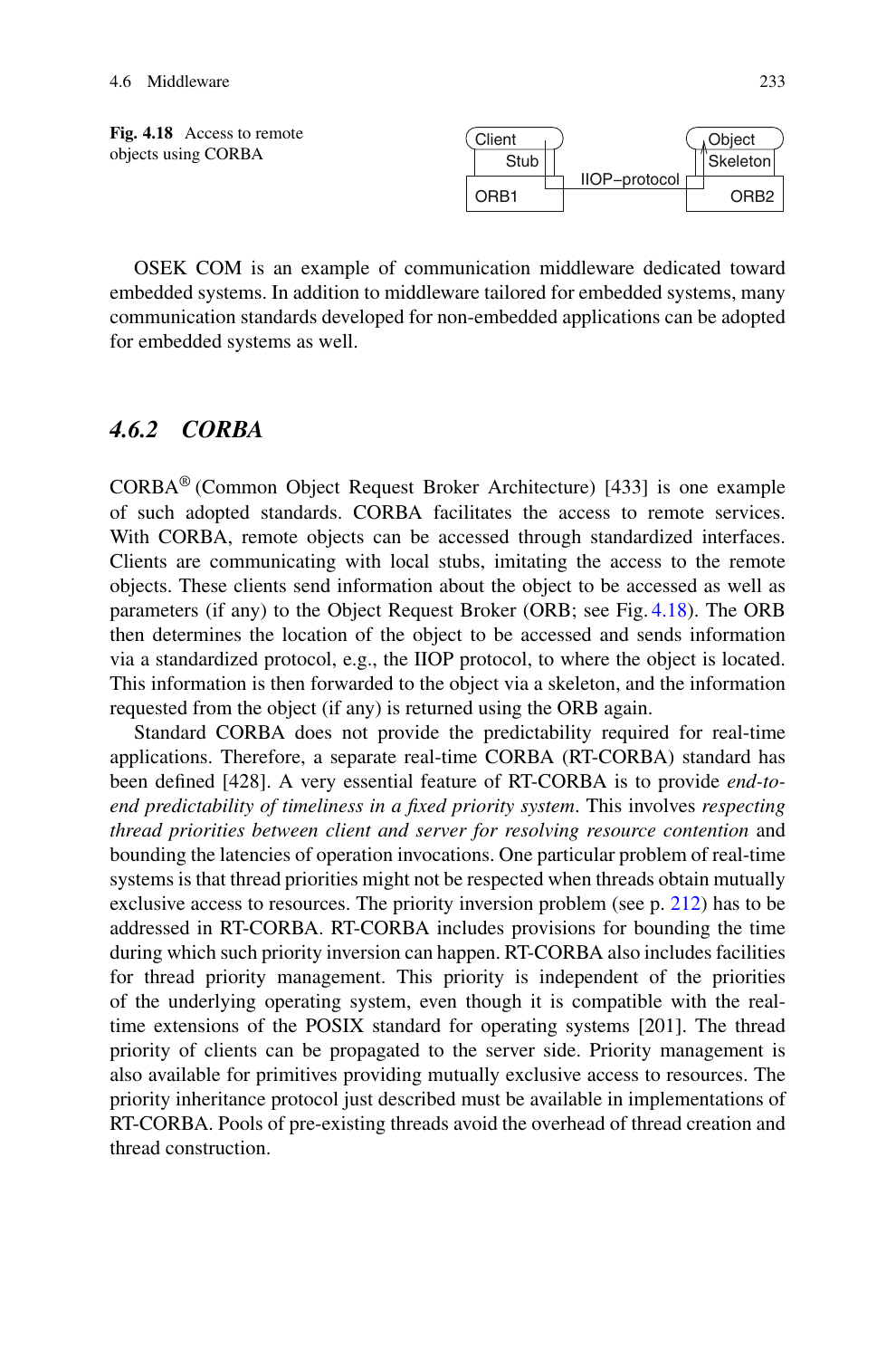#### *4.6.3 POSIX Threads (Pthreads)*

The POSIX thread (Pthread) library is an application programming interface (API) to threads at the operating system level [37]. Pthreads are consistent with the IEEE POSIX 1003.1c operating system standard. A set of threads can be run in the same address space. Therefore, communication can be based on shared memory communication. This avoids the memory copy operations typically required for MPI (see Sect. 2.8.3 on p. 113). The library is therefore appropriate for programming multi-core processors sharing the same address space, and it includes a standard API with mechanisms for mutual exclusion. Pthreads use completely explicit synchronization [554]. The exact semantics depends on the memory consistency model used. Synchronization is hard to program correctly. The library can be employed as a back end for other programming models.

### *4.6.4 UPnP and DPWS*

Universal Plug and Play (UPnP) is an extension of the plug-and-play concept of PCs toward devices connected within a network. Connecting network printers, storage space, and switches in homes and offices easily can be seen as the key target [438]. Due to security concerns, only data is exchanged. Code cannot be transferred.

Devices Profile for Web Services (DPWS) aims at being more general than UPnP. "*The Devices Profile for Web Services (DPWS) defines a minimal set of implementation constraints to enable secure Web Service messaging, discovery, description, and eventing on resource-constrained devices*" [597]. DPWS specifies services for discovering devices connected to a network, for exchanging information about available services, and for publishing and subscribing to events.

In addition to libraries designed for high-performance computing (HPC), several comprehensive network communication libraries can be used. These are typically designed for a loose coupling over Internet-based communication protocols.

MPI (see p. 113), OpenMP (see p. 114), OSEK/VDX COM, CORBA, Pthreads, UPnP, and DPWS are special cases of communication middleware (software to be used at a layer between the operating system and applications). Initially, they were essentially designed for communication between desktop computers. However, there are attempts to leverage the knowledge and techniques also for embedded systems. In particular, MPI (Message Passing Interface) is designed for message passing-based communication, and it is rather popular. It has recently been extended to also support-shared memory-based communication.

For mobile devices like smart phones, using standard middleware may be appropriate. For systems with hard time constraints (see Definition 1.8 on p. 10), their overhead, their real-time capabilities, and their services may be inappropriate.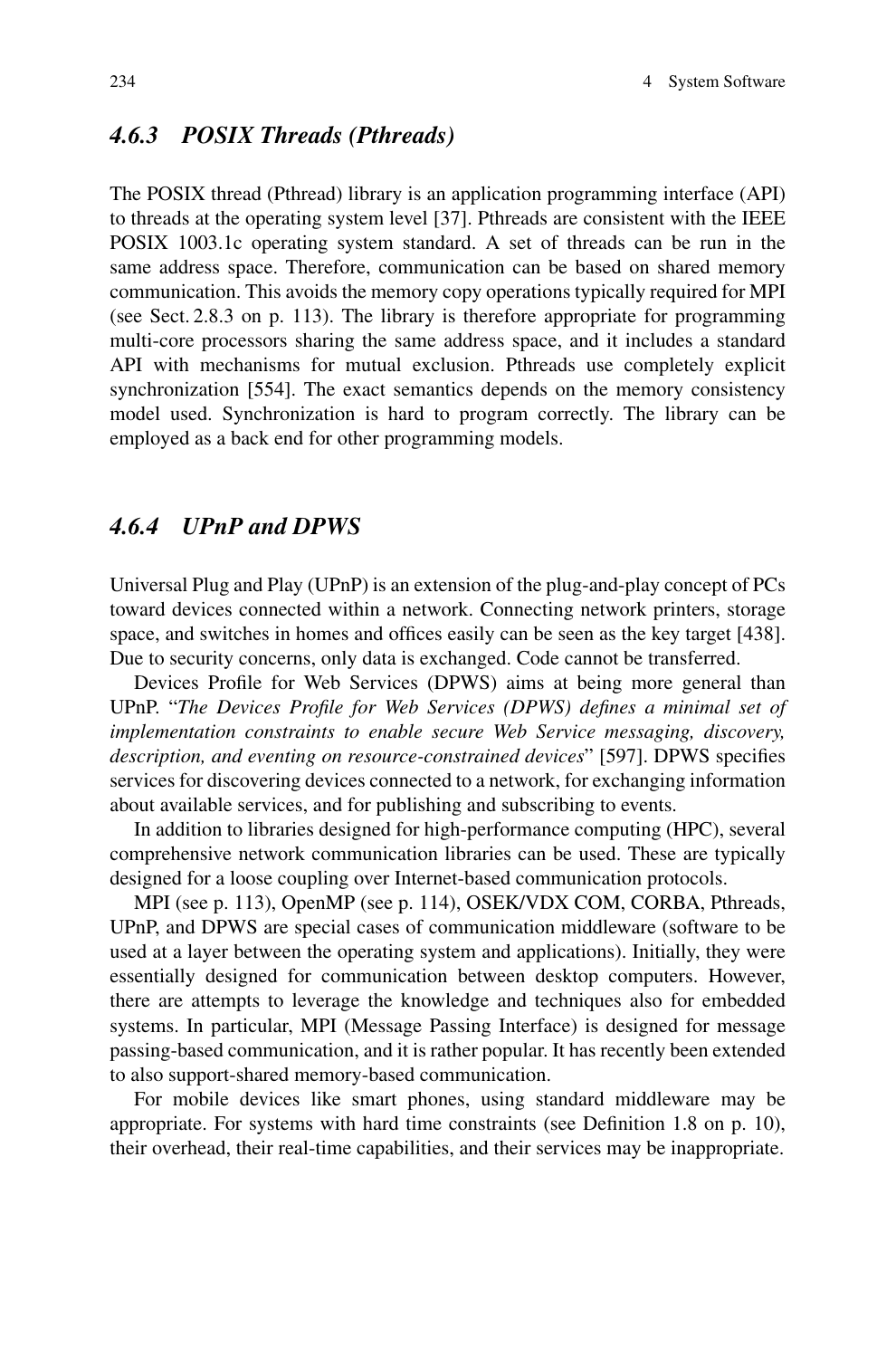### **4.7 Real-Time Databases**

Databases provide a convenient and structured way of storing and accessing information. Accordingly, data bases provide an API for writing and reading information. A sequence of read and write operations is called a **transaction**. Transactions may have to be aborted for a variety of reasons: there could be hardware problems, deadlocks, problems with concurrency control, etc. A frequent requirement is that transactions do not affect the state of the database unless they have been executed to their very end. Hence, changes caused by transactions are normally not considered to be final until they have been **committed**. Most transactions are required to be **atomic**. This means that the end result (the new state of the database) generated by some transaction must be the same as if the transaction has been fully completed or not at all. Also, the database state resulting from a transaction must be **consistent**. Consistency requirements include, for example, that the values from read requests belonging to the same transaction are consistent (do not describe a state which never existed in the environment modeled by the database). Furthermore, to some other user of the database, no intermediate state resulting from a partial execution of a transaction must be visible (the transactions must be performed as if they were executed in **isolation**). Finally, the results of transactions should be persistent. This property is also called **durability** of the transactions. Together, the four properties printed in bold are known as ACID properties (see the book by Krishna and Shin [310], Chapter 5).

For some databases, there are soft real-time constraints. For example, timeconstraints for airline reservation systems are soft. In contrast, there may also be hard constraints. For example, automatic recognition of pedestrians in automobile applications and target recognition in military applications must meet hard real-time constraints. The above requirements make it very difficult to guarantee hard realtime constraints. For example, transactions may be aborted various times before they are finally committed. For all databases relying on demand paging and on hard disks, the access times to disks are hardly predictable. Possible solutions include the main memory databases and predictable use of flash memory. Embedded databases are sometimes small enough to make this approach feasible. In other cases, it may be possible to relax the ACID requirements. For further information, see the book by Krishna and Shin as well as Lam and Kuo [319].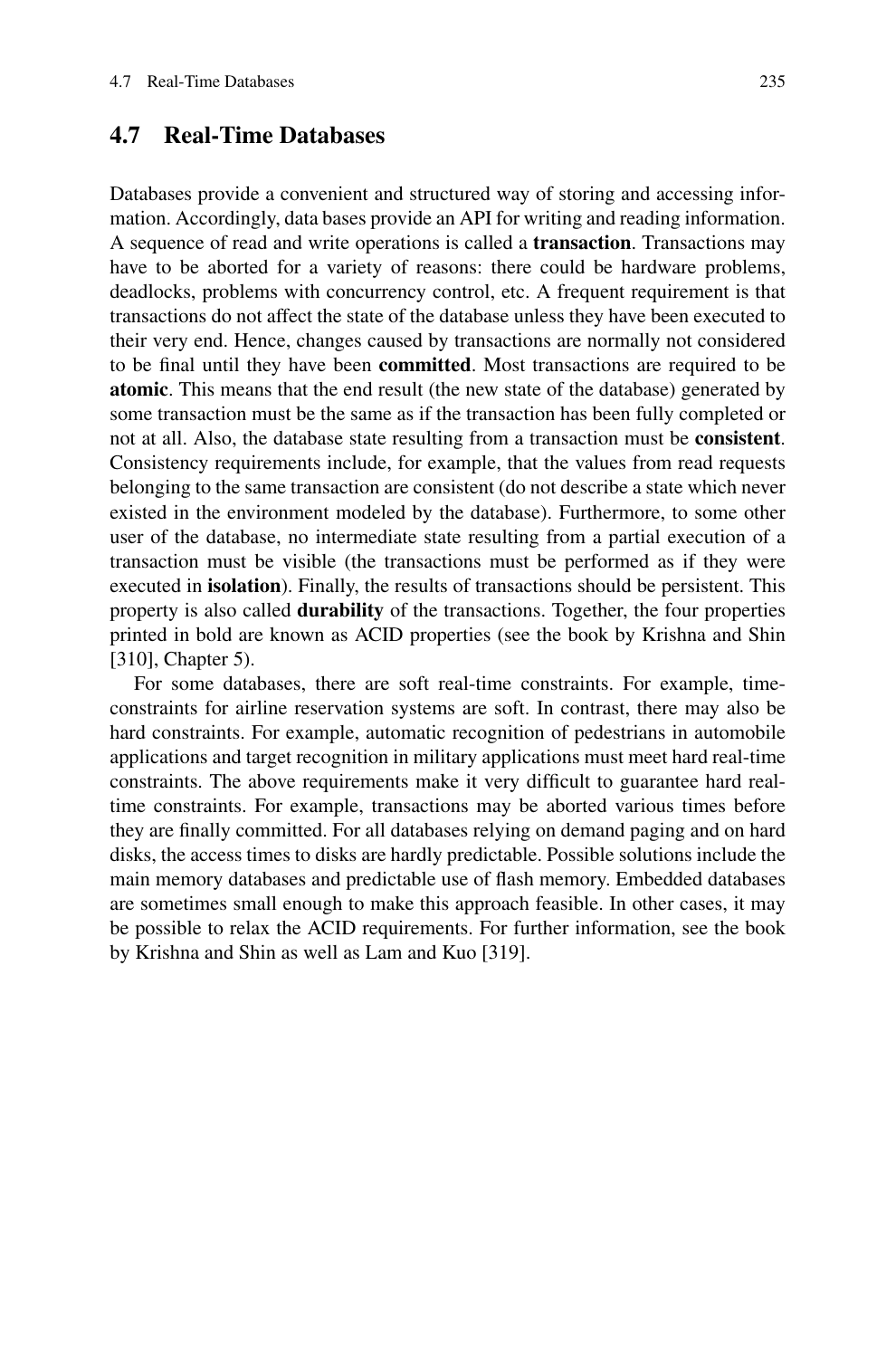<span id="page-33-0"></span>

| Job            | Priority   | Arrival | Run-time |                          | Printer   |                          | Comm line                |  |
|----------------|------------|---------|----------|--------------------------|-----------|--------------------------|--------------------------|--|
|                |            |         |          | $tp_{.}p$                | $t_{V,P}$ | $tp_{,C}$                | $t_{V,C}$                |  |
| J              | $1$ (high) |         | 4        |                          | 4         | -                        | $\overline{\phantom{a}}$ |  |
| J <sub>2</sub> |            | 10      |          | $\overline{\phantom{a}}$ | -         |                          |                          |  |
| $J_3$          |            |         | O        | $\overline{\phantom{a}}$ | -         | 4                        | <sub>0</sub>             |  |
| $J_4$          | $4$ (low)  | O       |          |                          |           | $\overline{\phantom{a}}$ | -                        |  |

**Table 4.1** Set of jobs requesting exclusive use of resources

### **4.8 Problems**

We suggest solving the following problems either at home or during a flipped classroom session:

**4.1** Which requirements must be met for an embedded operating system?

**4.2** Which techniques can be used to customize an embedded operating system in the necessary way?

**4.3** Which requirements must be met for a real-time operating system? How do they differ from the requirements of a standard OS? Which features of a standard OS like Windows or Linux could be missing in an RTOS?

**4.4** How many seconds have been added at New Year's Eve to compensate for the differences between UTC and TAI since 1958? You may search in the Internet for an answer to this question.

**4.5** Find processors for which memory protection units are available! How are memory protection units different from the more frequently used memory management units (MMUs)? You may search in the Internet for an answer to this question.

**4.6** Describe classes of embedded systems for which protection should definitely be provided! Describe classes of systems, for which we would possibly not need protection!

**4.7** Provide an example demonstrating priority inversion for a system comprising three jobs!

**4.8** Download the levi learning module leviRTS from the levi web site [497]. Model a job set as described in Table [4.1.](#page-33-0)

 $t_{P,P}$  and  $t_{P,C}$  are the times relative to the start times, at which a job requests exclusive use of the printer or the communication line, respectively (called  $\Delta t$  *P* in levi).  $t_{V,P}$  and  $t_{V,C}$  are the times relative to the start times at which these resources are released. Use priority-based, preemptive scheduling! Which problem occurs? How can it be solved?

**4.9** Which resource access protocols prevent deadlocks caused by exclusive access to resources?